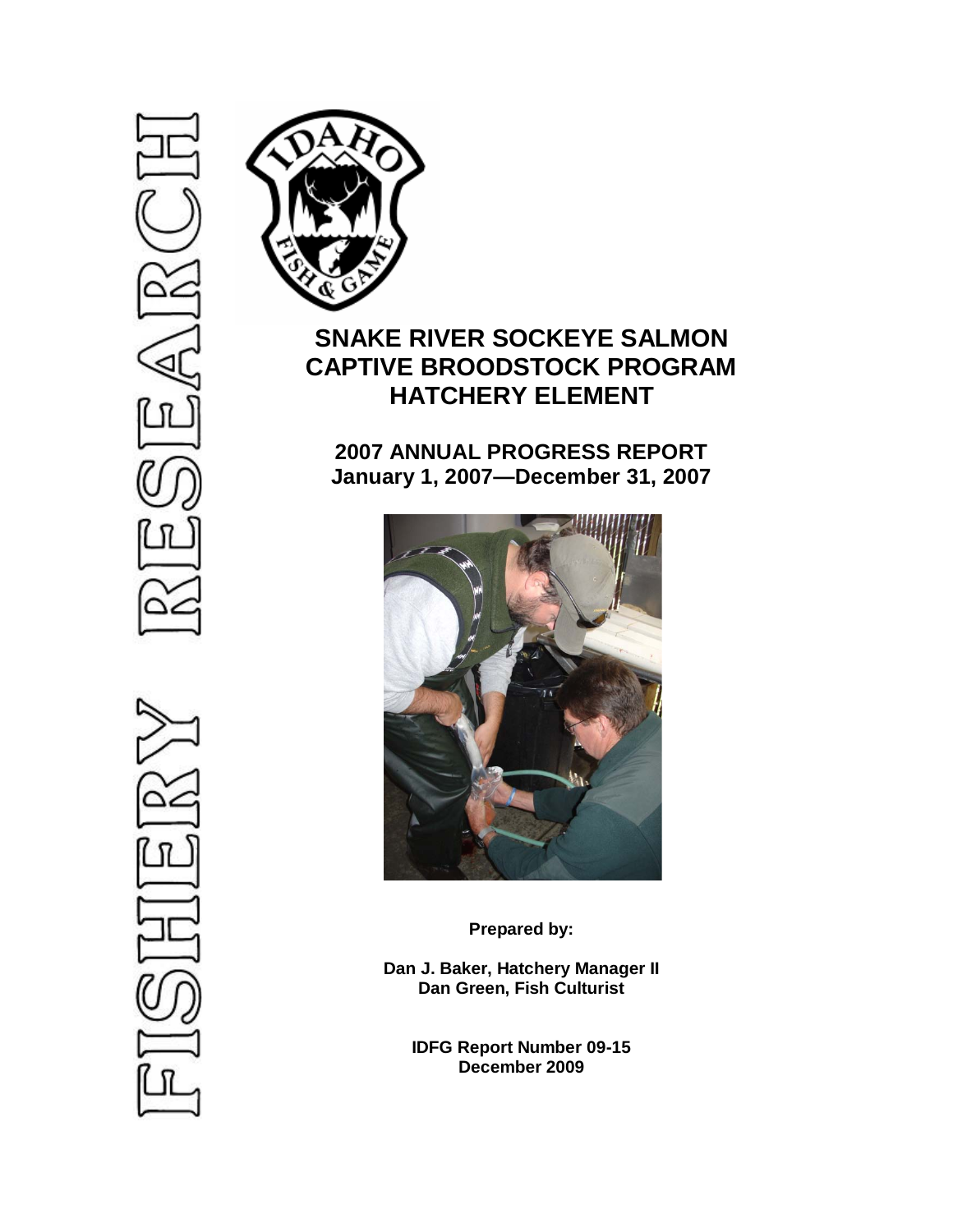# **Snake River Sockeye Salmon Captive Broodstock Program Hatchery Element**

**Project Progress Report**

**2007 Annual Report**

**By**

**Dan J. Baker Dan Green**

**Idaho Department of Fish and Game 600 South Walnut Street P.O. Box 25 Boise, ID 83707**

**To**

**U.S. Department of Energy Bonneville Power Administration Division of Fish and Wildlife P.O. Box 3621 Portland, OR 97283-3621**

**Project Number 2007-402-00 Contract Numbers 00028255 & 00033644**

> **IDFG Report Number 09-15 December 2009**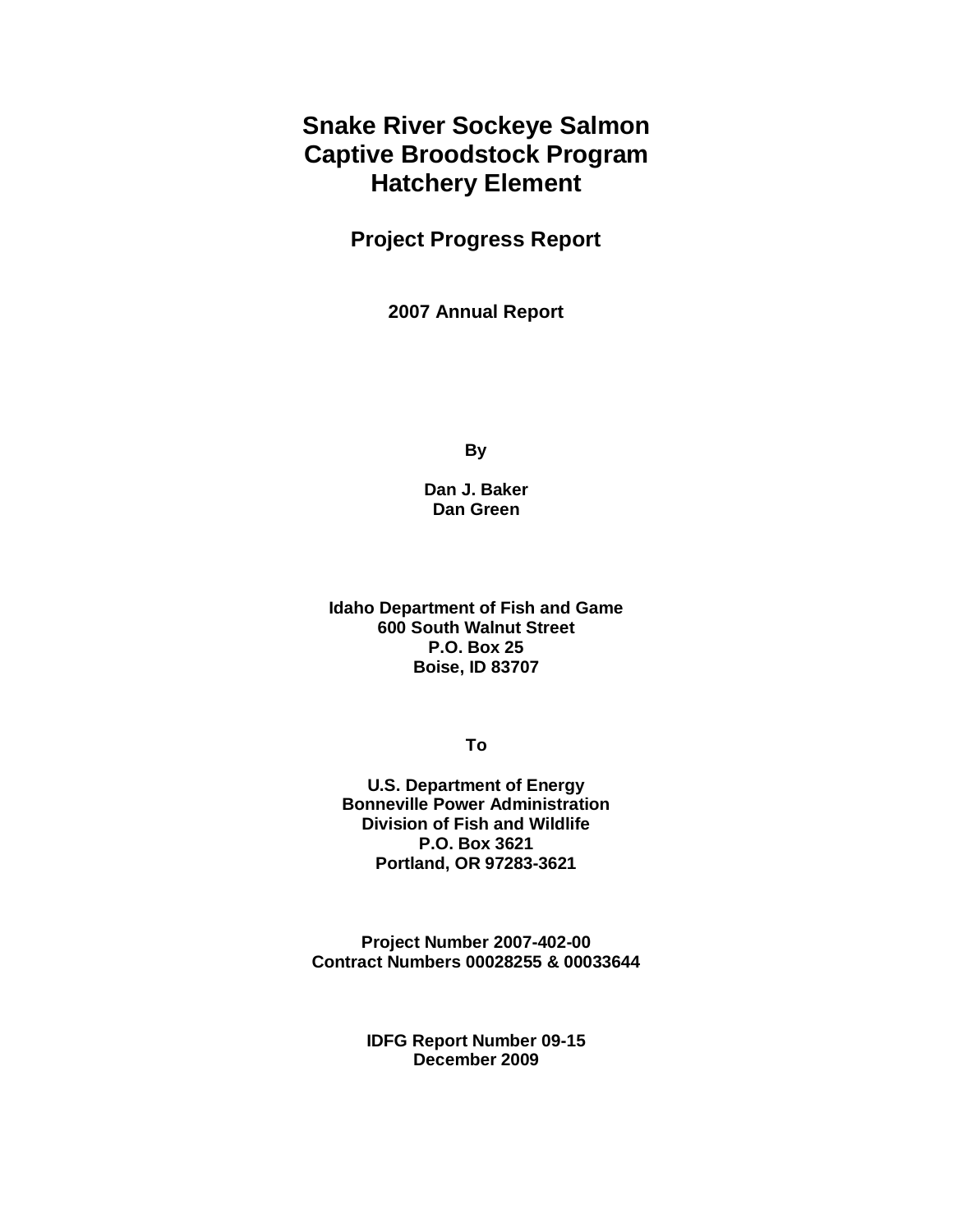# **TABLE OF CONTENTS**

# Page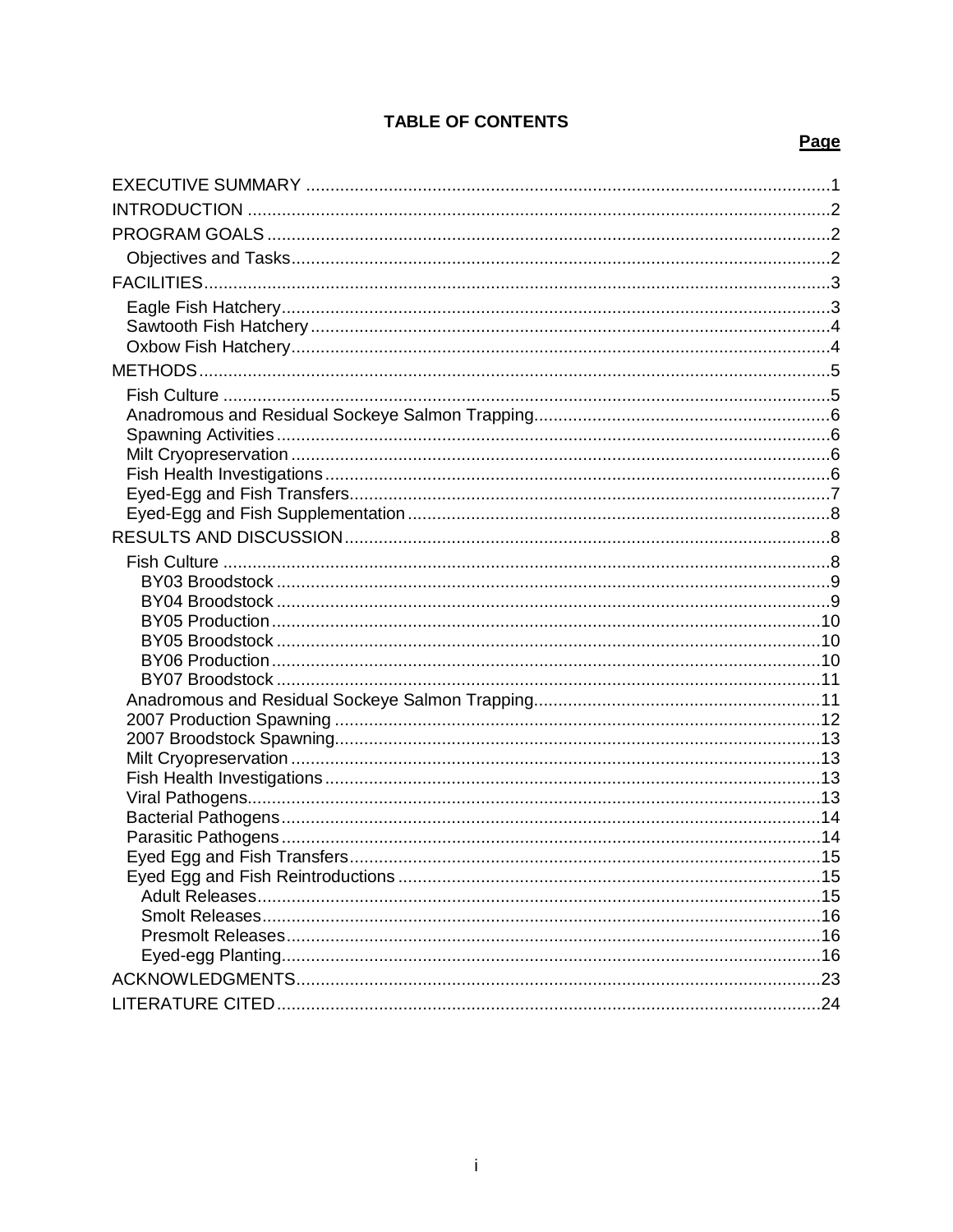# **LIST OF TABLES**

# **Page**

| Table 1. | Summary of losses and magnitude of mortality for five captive sockeye |  |
|----------|-----------------------------------------------------------------------|--|
| Table 2. | Summary of losses and magnitude of mortality for six captive sockeye  |  |
| Table 3. | Year 2007 anadromous sockeye salmon adult return summary19            |  |
| Table 4. | Summary information for 2007 sockeye salmon spawning activities at    |  |
| Table 5. | Parent family and number of eyed-eggs retained for brood year 2007    |  |
| Table 6. | Sockeye salmon releases made to Sawtooth Valley waters in 2007. 21    |  |

# **LIST OF FIGURES**

| Figure 1 |  |  |
|----------|--|--|
|----------|--|--|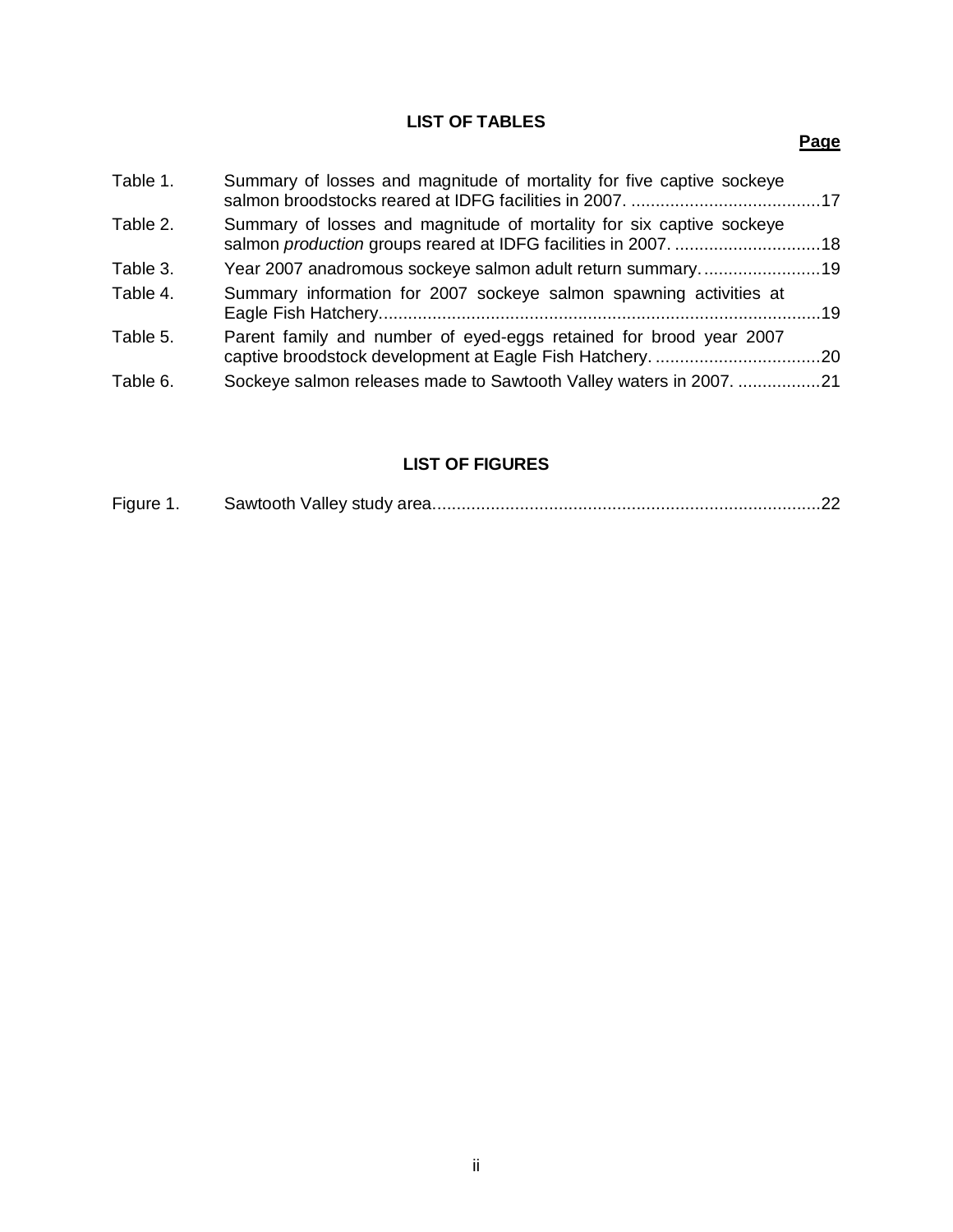#### **EXECUTIVE SUMMARY**

<span id="page-4-0"></span>On November 20, 1991, the National Marine Fisheries Service listed Snake River sockeye salmon *Oncorhynchus nerka* as endangered under the Endangered Species Act of 1973. In 1991, the Idaho Department of Fish and Game, the Shoshone-Bannock Tribes, and the National Marine Fisheries Service initiated efforts to conserve and rebuild populations in Idaho.

Initial steps to recover sockeye salmon included the establishment of a captive broodstock program at the Idaho Department of Fish and Game Eagle Fish Hatchery. Sockeye salmon broodstock and culture responsibilities are shared with the National Oceanic and Atmospheric Administration at two locations adjacent to Puget Sound in Washington State. Activities conducted by the Shoshone-Bannock Tribes and the National Oceanic and Atmospheric Administration are reported separately. Idaho Department of Fish and Game monitoring and evaluation activities of captive broodstock program fish releases (annual report to the Bonneville Power Administration for the research element of the program) are also reported separately. Captive broodstock program activities conducted between January 1, 2007 and December 31, 2007 for the hatchery element of the program are presented in this report.

In 2007, four anadromous sockeye salmon returned to the Sawtooth Valley. Traps on Redfish Lake Creek and the upper Salmon River at the Sawtooth Fish Hatchery intercepted one and three anadromous sockeye salmon adults, respectively. Fish were trapped between July 23 and August 26, 2007. The trapped adult sockeye salmon (two females and two males) originated from two unique release strategies and were transferred to Eagle Fish Hatchery on July 23 and 28 and August 1 and 26, 2007 and later incorporated into hatchery spawn matrices.

Two anadromous females and 144 captive females from brood year 2003 (one female) and 2004 (143 females) were spawned at the Eagle Fish Hatchery in 2007. Spawn pairings produced approximately 175,810 eyed-eggs with egg survival to eyed stage of development averaging 74.4%.

Eyed-eggs (51,008), presmolts (82,105), smolts (101,676), and adults (494) were planted or released into Sawtooth Valley waters in 2007. Reintroduction strategies involved releases to Redfish Lake, Alturas Lake, Pettit Lake, Redfish Lake Creek, and the upper Salmon River.

During this reporting period, five broodstocks and six unique production groups were in culture at Idaho Department of Fish and Game (Eagle Fish Hatchery and Sawtooth Fish Hatchery) and Oregon Department of Fish and Wildlife (Oxbow Fish Hatchery) facilities. Three of the six broodstocks were incorporated into the 2007 spawning design.

Authors: Dan J. Baker Hatchery Manager II

Dan Green Fish Culturist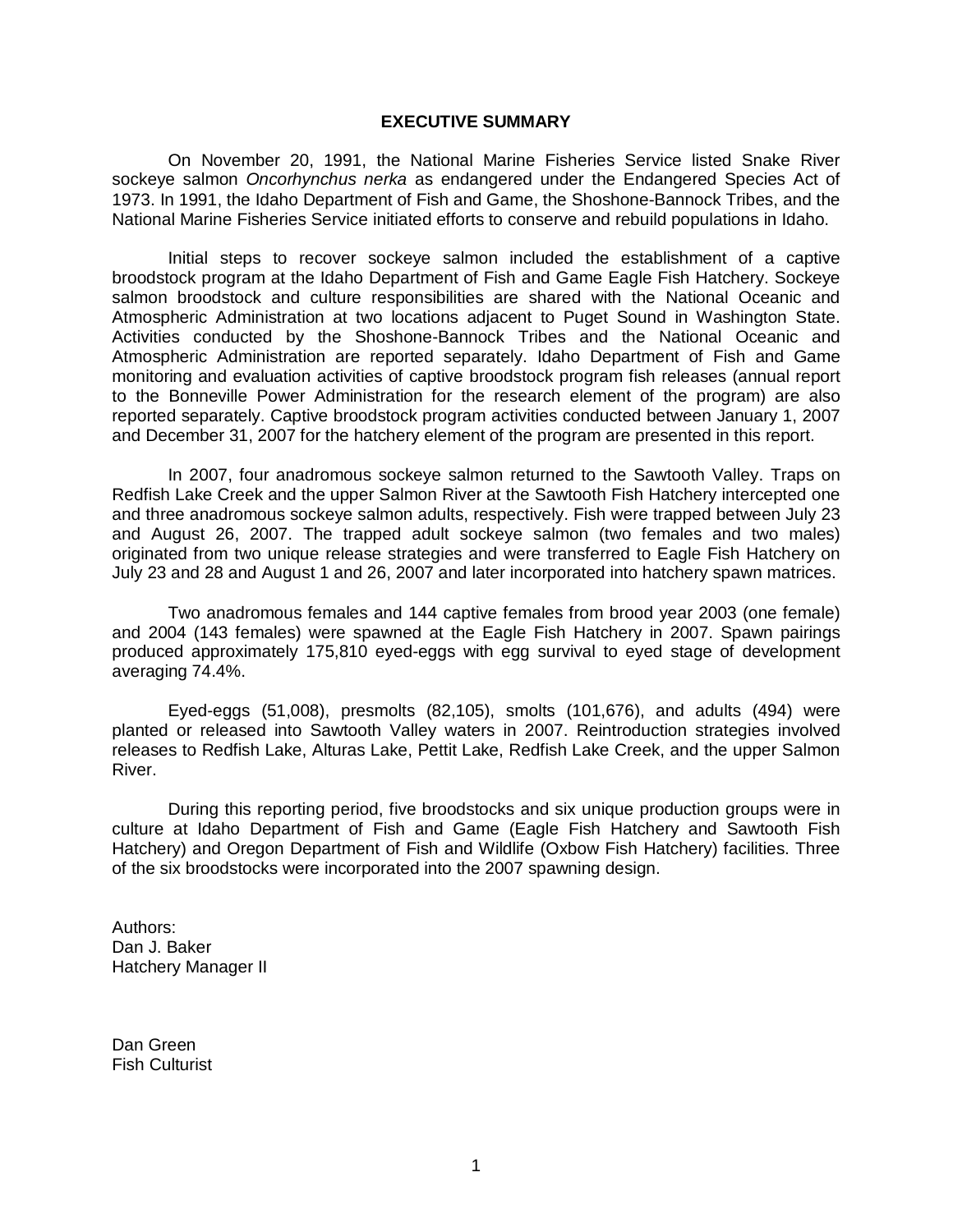#### **INTRODUCTION**

<span id="page-5-0"></span>Numbers of Snake River sockeye salmon *Oncorhynchus nerka* have declined dramatically in recent years. In Idaho, only the lakes of the upper Salmon River (Sawtooth Valley) remain as potential sources of production (Figure 1). Historically, five Sawtooth Valley lakes (Redfish, Alturas, Pettit, Stanley, and Yellowbelly) supported sockeye salmon (Bjornn et al. 1968; Chapman et al. 1990). Currently, only Redfish Lake receives a remnant anadromous run.

On April 2, 1990, the National Oceanic and Atmospheric Administration Fisheries Service (NOAA – formerly National Marine Fisheries Service) received a petition from the Shoshone-Bannock Tribes (SBT) to list Snake River sockeye salmon as endangered under the United States Endangered Species Act (ESA) of 1973. On November 20, 1991, NOAA declared Snake River sockeye salmon endangered.

In 1991, the SBT, along with the Idaho Department of Fish & Game (IDFG), initiated the Snake River Sockeye Salmon Sawtooth Valley Project (Sawtooth Valley Project) with funding from the Bonneville Power Administration (BPA). The goal of this program is to conserve genetic resources and to rebuild Snake River sockeye salmon populations in Idaho. Coordination of this effort is carried out under the guidance of the Stanley Basin Sockeye Technical Oversight Committee (SBSTOC), a team of biologists representing the agencies involved in the recovery and management of Snake River sockeye salmon. National Oceanic and Atmospheric Administration Fisheries Service ESA Permit Nos. 1120, 1124, and 1481 authorize IDFG to conduct scientific research on listed Snake River sockeye salmon.

Initial steps to recover the species involved the establishment of captive broodstocks at the Eagle Fish Hatchery in Idaho and at NOAA facilities in Washington State (for a review, see Flagg 1993; Johnson 1993; Flagg and McAuley 1994; Kline 1994; Johnson and Pravecek 1995; Kline and Younk 1995; Flagg et al. 1996; Johnson and Pravecek 1996; Kline and Lamansky 1997; Pravecek and Johnson 1997; Pravecek and Kline 1998; Kline and Heindel 1999; Hebdon et al. 2000; Flagg et al. 2001; Kline and Willard 2001; Frost et al. 2002; Hebdon et al. 2002; Hebdon et al. 2003; Kline et al. 2003a; Kline et al. 2003b; Willard et al. 2003a; Willard et al. 2003b; Baker et al. 2004; Baker et al. 2005; Willard et al. 2005; Baker et al. 2006; Plaster et al. 2006; Baker et al. 2007).

#### **PROGRAM GOALS**

<span id="page-5-1"></span>The immediate goal of the program is to utilize captive broodstock technology to conserve the population's unique genetics. Long-term goals include increasing the number of individuals in the population to address delisting criteria and to provide sport and treaty harvest opportunity.

## **Objectives and Tasks**

- <span id="page-5-2"></span>1. Develop captive broodstocks from Redfish Lake sockeye salmon, culture broodstocks and produce progeny for reintroduction.
- 2. Determine the contribution hatchery-produced sockeye salmon make toward avoiding population extinction and increasing population abundance.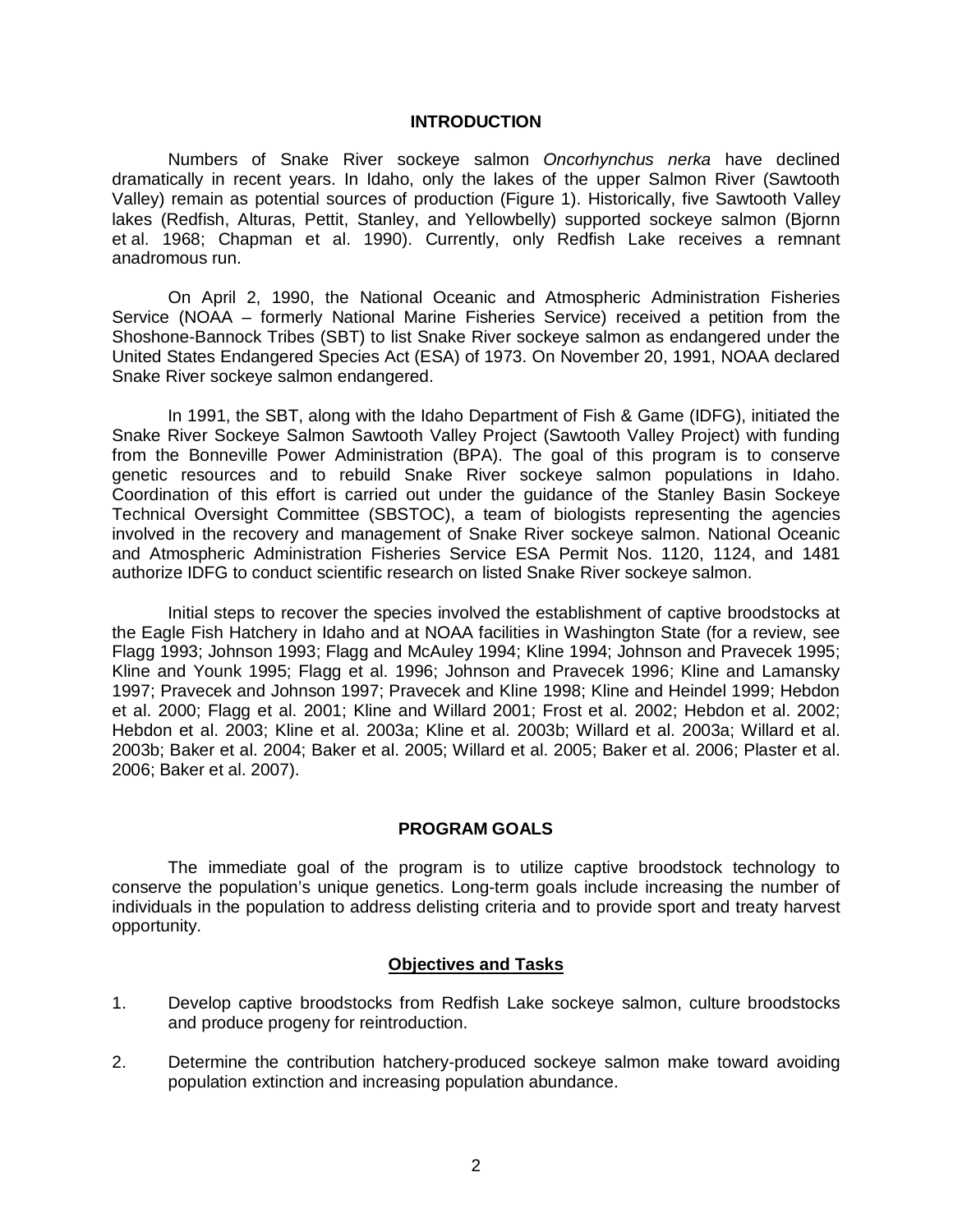- 3. Describe *O. nerka* population characteristics for Sawtooth Valley lakes in relation to carrying capacity and broodstock program reintroduction efforts.
- 4. Utilize genetic analysis to discern the origin of wild and broodstock sockeye salmon to provide maximum effectiveness in their utilization within the broodstock program.
- 5. Transfer technology through participation in the technical oversight committee process, provide written activity reports, and participate in essential program management and planning activities.

Idaho Department of Fish and Game's participation in the Snake River Sockeye Salmon Captive Broodstock Program includes two areas of effort: 1) sockeye salmon captive broodstock culture, and 2) sockeye salmon research and evaluations. Although objectives and tasks from both components overlap and contribute to achieving the same goals, work directly related to sockeye salmon captive broodstock research and enhancement will appear under a separate cover. Research and enhancement activities associated with Snake River sockeye salmon are permitted under NOAA permit numbers 1120, 1124, and 1481. This report details fish culture information collected between January 1 and December 31, 2007.

### **FACILITIES**

#### **Eagle Fish Hatchery**

<span id="page-6-1"></span><span id="page-6-0"></span>Eagle Fish Hatchery (Eagle FH) is the primary Idaho site for the sockeye salmon captive broodstock program. Artesian water from three wells is currently in use. The water system was modified in 2002; three of the five wells were abandoned. A new well was developed and brought online in April of 2003. Artesian flow is augmented with three separate pump/motor systems. Water temperature remains a constant 13.5°C and total dissolved gas averages 100% after degassing. Water chilling capability was added at Eagle FH in 1994. Chiller capacity accommodates incubation, a portion of fry rearing, and a portion of adult holding needs. Backup and system redundancy is in place for degassing, pumping, and power generation. Ten water level alarms are in use, linked through an emergency service contractor. A Hatchery Manager II position and residence was added in 2002. Three additional on-site residences occupied by IDFG hatchery personnel provide additional security by limiting public access.

Facility layout at Eagle FH remains flexible to accommodate culture activities ranging from spawning and incubation through adult rearing. Egg incubation capacity at Eagle FH is approximately 225,000 green eggs. Incubation is accomplished in small containers specifically designed for the program (Heindel et al. 2005) allowing for separation of individual subfamilies. Incubators are designed to distribute both upwelling and down-welling flow to accommodate pre- and post-hatch life stages.

Several fiberglass tank sizes are used to culture sockeye from fry to the adult stage, including: 1) 0.7 m diameter semisquare tanks (0.09 m<sup>3</sup>); 2) 1.0 m diameter semisquare tanks  $(0.30 \text{ m}^3)$ ; 3) 2.0 m diameter semisquare tanks  $(1.42 \text{ m}^3)$ ; 4) 3.0 m diameter circular tanks (6.50 m<sup>3</sup>); and 5) 4.0 m diameter semisquare tanks (8.89 m<sup>3</sup>). Typically, 0.7 m and 1.0 m tanks are used for rearing fry from ponding to approximately 10.0 g weight. Two- and three-meter tanks are used to rear juveniles to approximately 50.0 g and to depot and group fish by lineage or release strategy prior to distribution to Sawtooth Valley waters. Three- and four-meter tanks are used to rear fish to maturity for future broodstock production (spawning). Flows to all tanks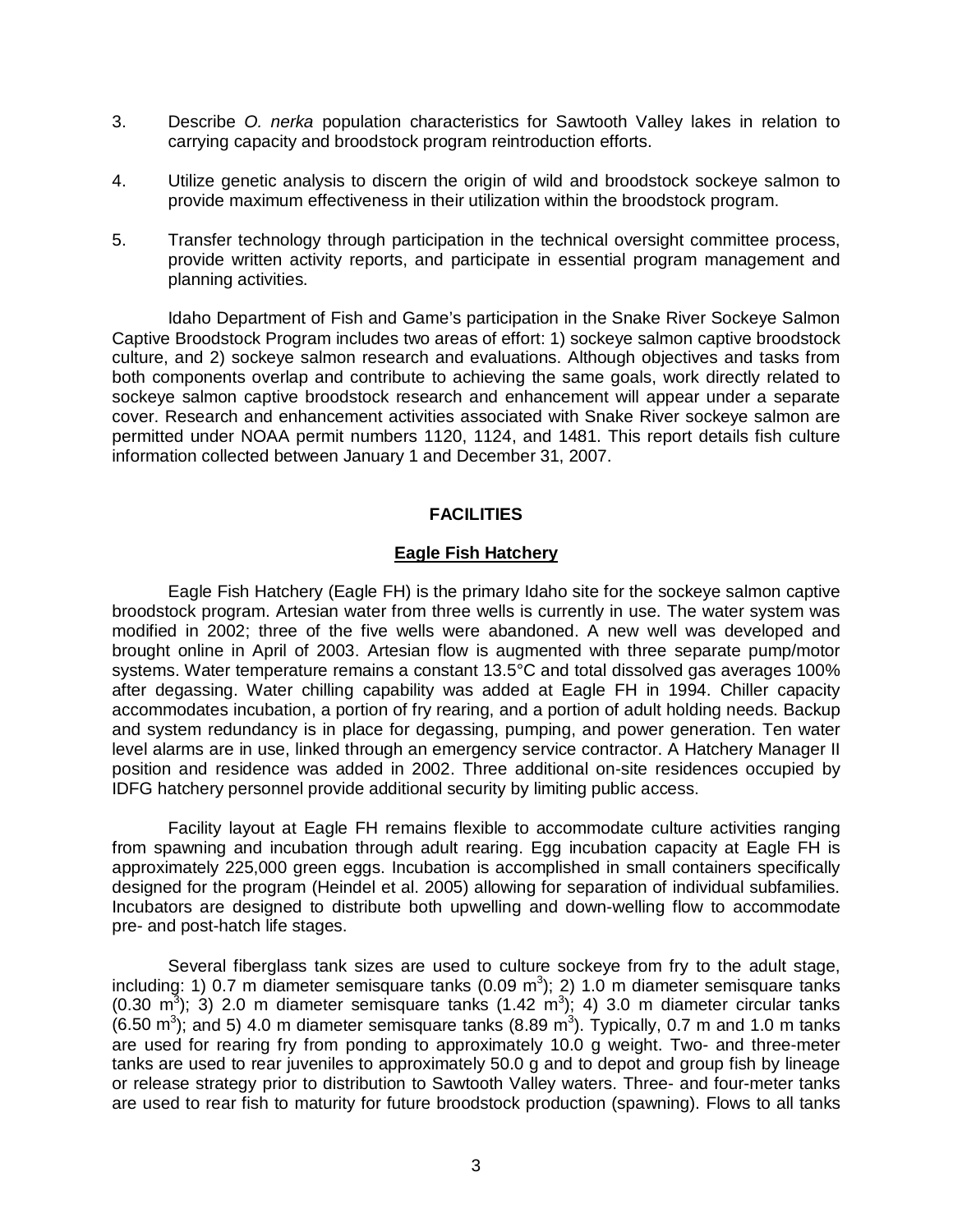are maintained at no less than 1.5 exchanges per hour. Shade covering (70%) and jump screens are used where appropriate. Discharge standpipes are external on all tanks and assembled in two sections ("half-pipe" principle) to prevent tank dewatering during tank cleaning.

#### **Sawtooth Fish Hatchery**

<span id="page-7-0"></span>Sawtooth Fish Hatchery (Sawtooth FH) was completed in 1985 as part of the U.S. Fish and Wildlife Service Lower Snake River Compensation Plan and is located on the Salmon River, 3.5 km upstream from the confluence of Redfish Lake Creek. Sawtooth FH personnel and facilities have been utilized continuously since 1991 for various aspects of the sockeye captive broodstock program, including: 1) prespawn anadromous adult holding, 2) egg incubation, and 3) juvenile rearing for presmolt and smolt releases. In addition, hatchery personnel assist with many field activities, including: 1) net pen fish rearing, 2) fish trapping and handling, and 3) fish transportation and release.

Eyed-eggs, received at Sawtooth FH from Eagle FH or NOAA, are incubated in verticalstack incubators. Fry and juvenile sockeye are held in vats or in a series of 2.0 m fiberglass tanks installed in 1997. Typically, juvenile sockeye salmon reared at Sawtooth FH are released as presmolts or smolts. Prespawn anadromous adults captured at Redfish Lake Creek or Sawtooth FH weirs are held (3 days maximum) in adult holding facilities at Sawtooth FH prior to transfer to the Eagle FH for release and/or artificial spawning.

Generally, well water supplies water flow for incubation, rearing, and holding. Well water temperature varies by time of year from approximately 4.0°C minimum in March and April to 10.0°C maximum in September and October. When sockeye salmon are held for smolt releases, they may be moved to outside raceways that receive water from the Salmon River. Salmon River water temperature varies by time of year from approximately 2.0°C in January and February to 14.0°C in August and September. Backup and redundancy water systems are in place. Rearing protocols are established cooperatively between IDFG personnel and reviewed at the SBSTOC level.

# **Oxbow Fish Hatchery**

<span id="page-7-1"></span>The Oregon Department of Fish and Wildlife's (ODFW) Oxbow Fish Hatchery (Oxbow FH) was originally constructed in 1913 and was operated as a state-funded hatchery until 1952. In 1952, the facility was modified and expanded using funding from the Mitchell Act, a Columbia River Fisheries Development Program set up to enhance declining fish runs in the Columbia River Basin. Oxbow FH receives 7.2°C water through gravity flow from Oxbow Springs. Flow rate is highly variable depending on the time of year with the lowest flows reaching 1,135.5 liters per minute (300 gpm) in the summer and fall. Water rights for Oxbow FH are 3.30 cubic meters per second (116.51 cfs). Calendar year 2006 represents the third year that Oxbow FH personnel and facilities have been utilized for sockeye smolt rearing with the captive broodstock program.

Eyed-eggs, received at Oxbow FH from Eagle FH or NOAA, are incubated in verticalstack incubators. Fry are ponded to fiberglass troughs. Juvenile sockeye (>1 g) are held in larger fiberglass troughs (4.53 cubic meters). Sockeye salmon are transferred to outside raceways (133 cubic meters) for final rearing to the smolt stage. Juvenile sockeye salmon reared at Oxbow FH are transferred back to Idaho and released as smolts into Redfish Lake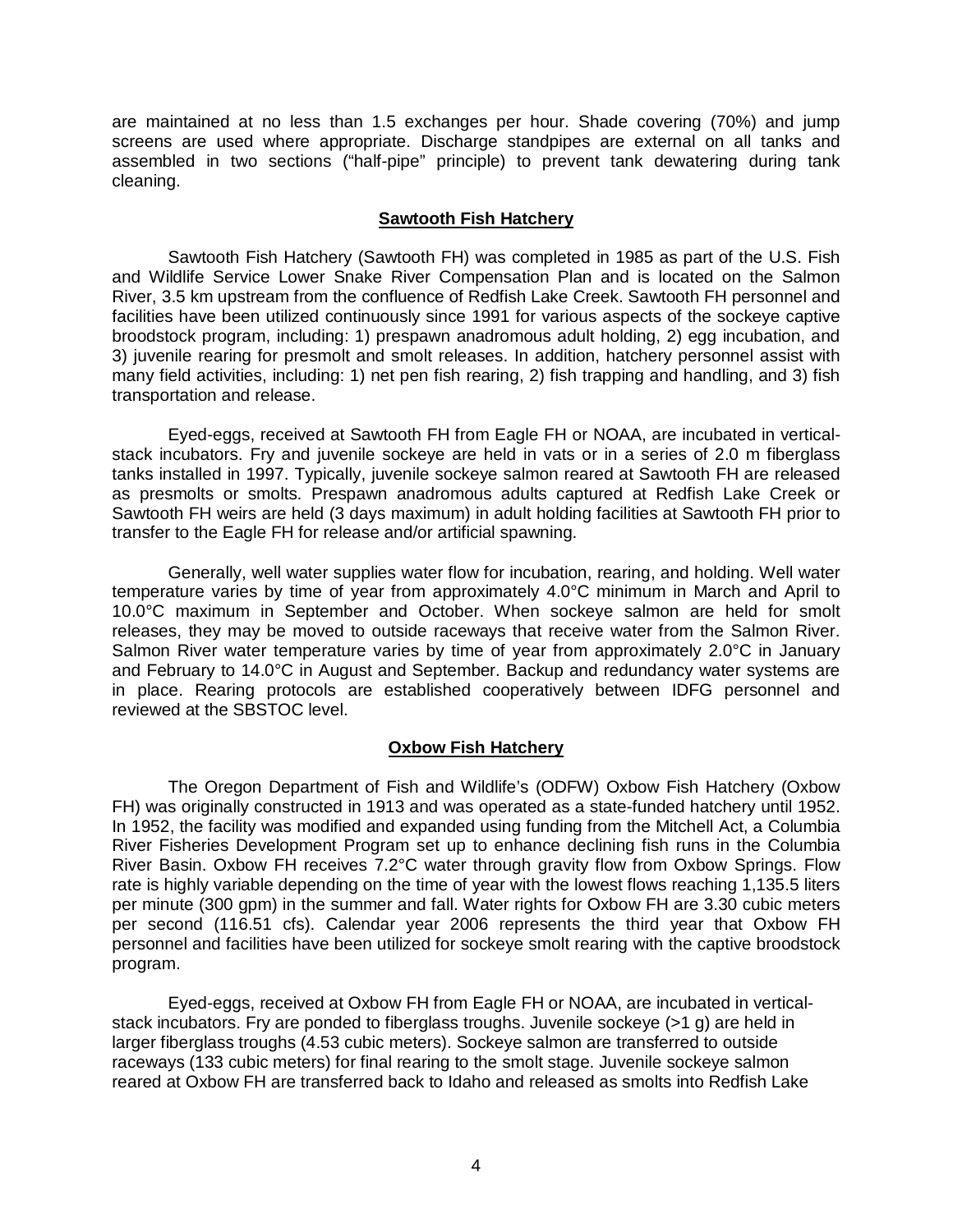<span id="page-8-0"></span>Creek and the Salmon River. Rearing protocols are established cooperatively between IDFG and ODFW personnel and reviewed at the SBSTOC level.

#### **METHODS**

#### **Fish Culture**

<span id="page-8-1"></span>Fish culture methods used in the captive broodstock program followed accepted, standard practices (for an overview of standard methods, see Leitritz and Lewis 1976; Piper et al. 1982; Erdahl 1994; McDaniel et al. 1994; Bromage and Roberts 1995; Pennell and Barton 1996; Wedemeyer 2001) and conformed to the husbandry requirements detailed in ESA Section 10 Propagation Permit 1120 for IDFG rearing of ESA-listed Snake River sockeye salmon. Additionally, considerable coordination was carried out between NOAA and IDFG culture experts, as well as participants at the SBSTOC level.

Fish were fed a commercial diet produced by Bio-Oregon, Inc. (Warrenton, Oregon). Through approximately 150.0 g weight, fish received a standard Bio-Oregon semi-moist formulation. Rations were weighed daily and followed suggested feeding rates provided by the manufacturer. Bio-Oregon developed a custom broodstock diet that included elevated levels of vitamins, minerals, and pigments. Palatability and levels of natural pigments were enhanced by the addition of natural flavors from fish and krill. Beyond 150.0 g weight, fish received the Bio-Oregon custom broodstock diet. In 2007, there was a feed recall for melamine contamination in starter feeds. For this reason, Rangen, Inc (Buhl, Idaho) was used for starter feeds at Eagle FH.

Fish sample counts were conducted as needed to ensure that actual growth tracked with projected growth. In general, fish were handled as little as possible. Age-1 and age-2 sockeye salmon rearing densities were maintained at levels not exceeding 8.0 kg/m<sup>3</sup>. Age-3 and age-4 rearing densities were maintained at levels not exceeding 14.0 kg/m<sup>3</sup>.

Incubation and rearing water temperature was maintained between 7.0°C and 13.5°C. Chilled water (7.0°C to 10.0°C) was used during incubation and early rearing to equalize development and growth differences that resulted from a protracted spawning period. Rearing water temperature varied as a function of demand, but was generally maintained between 10.0°C and 12.0°C throughout much of the age-2, age-3, age-4, and age-5 culture history.

Passive integrated transponder (PIT) tags were used to evaluate the overwinter survival and out-migration success of production groups released to Sawtooth Valley waters. These PIT tags were also used to track sockeye salmon retained in the program as broodstock fish. Production and broodstock sockeye salmon were PIT tagged at approximately nine months of age. The PIT tag procedures followed accepted, regional protocols (Prentice et al. 1990).

Chemical therapeutants were used for the treatment of infectious diseases. Before initiating treatments, the use of chemical therapeutants was discussed with an IDFG fish health professional. Fish necropsies were performed on all program mortalities that satisfied minimum size criteria for the various diagnostic or inspection procedures performed. Carcasses were either incinerated, land filled, or rendered.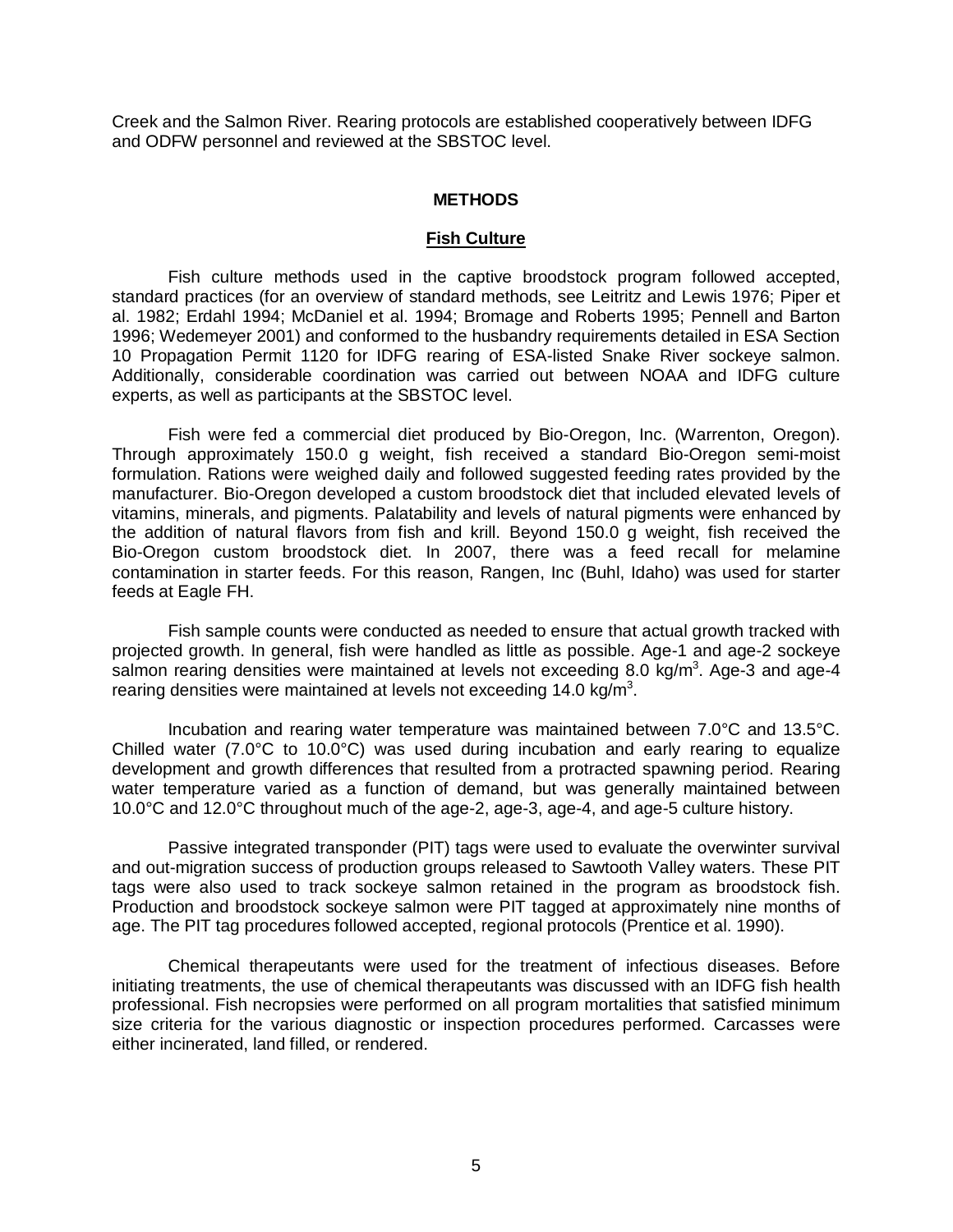#### **Anadromous and Residual Sockeye Salmon Trapping**

<span id="page-9-0"></span>Two adult traps were used to capture returning anadromous sockeye salmon in the Sawtooth Valley. The first trap was located on Redfish Lake Creek approximately 1.4 km downstream from the lake outlet. The second trap was located on the upper Salmon River at the Sawtooth FH weir.

Residual sockeye salmon trapping activities were not conducted in 2007. Trapping efforts consist of setting a series of four trap nets along the area commonly known as Sockeye Beach. Nets are set in the late afternoon prior to snorkeling activities. Nets are checked while conducting snorkel surveys and again at approximately 0300 hrs to ensure that no adult sockeye salmon (program releases) were trapped.

#### **Spawning Activities**

<span id="page-9-1"></span>Spawning has occurred at Eagle FH each year since 1994 (Johnson and Pravecek 1995; Johnson and Pravecek 1996; Pravecek and Johnson 1997; Pravecek and Kline 1998; Kline and Heindel 1999; Kline and Willard 2001; Kline et al. 2003a; Kline et al. 2003b; Willard et al. 2003a; Baker et al. 2004; Baker et al. 2005; Baker et al. 2006; Baker et al. 2007). Before 1994, adult sockeye returns were spawned at the Sawtooth FH (Johnson 1993). Spawning activities in 2007 followed accepted, standard practices as described by Erdahl (1994) and McDaniel et al. (1994). Prior to spawning adults at Eagle FH, the Idaho Department of Fish and Game was required by Permit No. 1120 to discuss proposed broodstock spawning matrices with NOAA Northwest Fisheries Science Center (NWFSC) genetics staff.

Historically, the broodstock program used pedigree information to pool eyed-eggs developed from hatchery spawning into broodstock rearing groups. Identification of familial groups was maintained by tank segregation until they were large enough to PIT tag. In 2007, breeding plans relied on DNA microsatellite information versus pedigree information. Microsatellite data were generated from DNA samples at 11 loci. Kinship coefficients and mean kinship coefficients were used to determine relative founder contribution in the population, genetic importance, and relative relatedness. Spawning plans also considered heterozygosity and genetic diversity among and within individuals. Genetic-based spawning plans provide a higher level of resolution than was possible with pedigree information, which can minimize the loss of heterozygosity and inbreeding.

#### **Milt Cryopreservation**

<span id="page-9-2"></span>Cryopreservation of milt from male donors has been conducted in the captive broodstock program since 1991 with techniques described by Cloud et al. (1990) and Wheeler and Thorgaard (1991). Beginning in 1996, cryopreserved milt was used to produce lineage-specific broodstocks for use in future spawn years. "Designer broodstocks" produced in this manner provided increased genetic variability for use in future brood years.

#### **Fish Health Investigations**

<span id="page-9-3"></span>When required, the captive broodstock rearing program has utilized various disinfectants, antibiotics, vaccinations, and antifungal treatments to control pathogens. When used, the dosage, purpose of use, and method of application were as follows: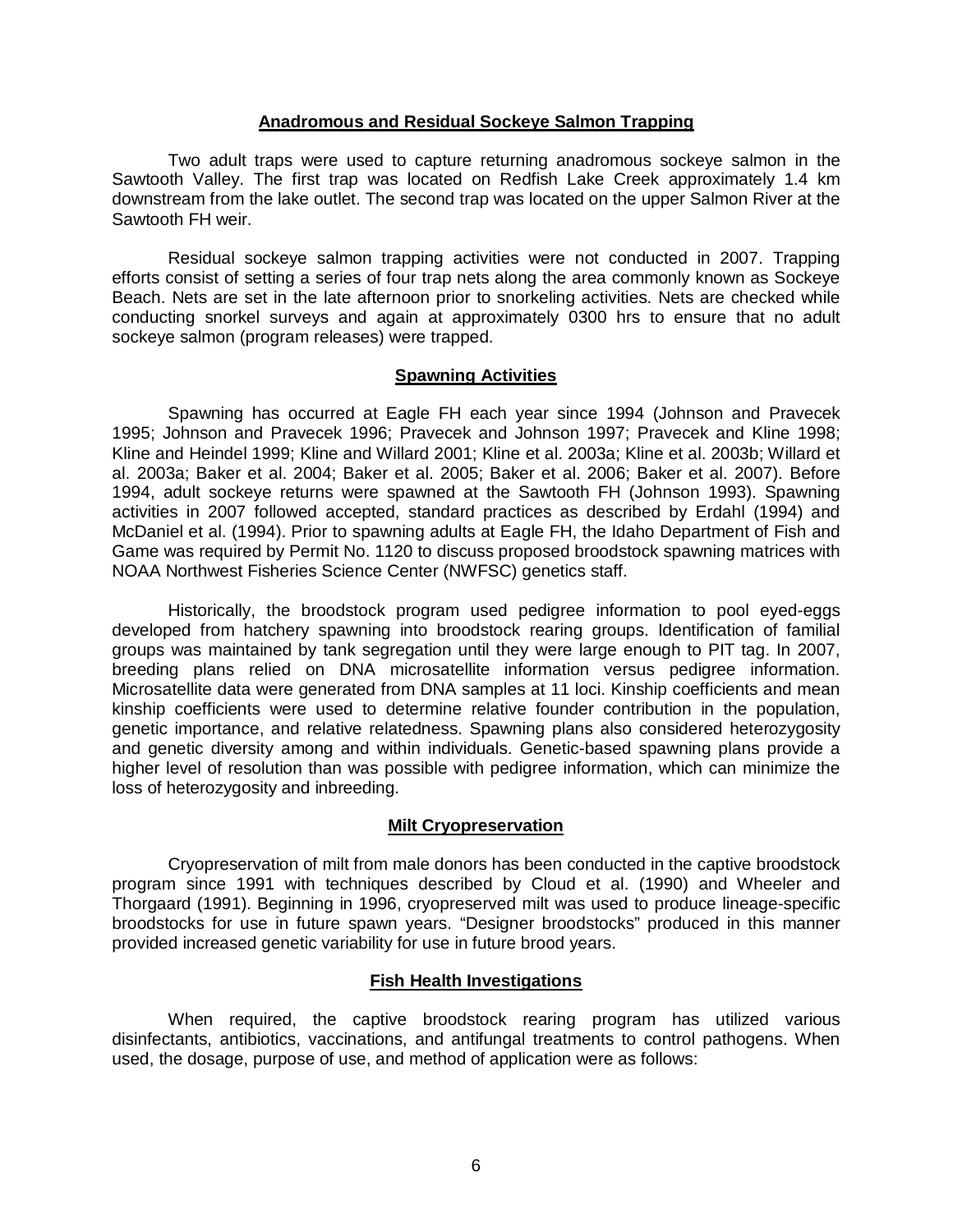- 1) Antibiotic therapies: Erythromycin treatments are administered orally in Bio-Diet softmoist feed obtained from Bio-Oregon to produce a dose of 100 mg/kg of bodyweight for up to 28 d. When oral administration is not feasible, as with anadromous adults, an intraperitoneal injection of erythromycin is given to fish at a dose of 20 mg/kg of bodyweight. In addition, fingerlings may be fed oxytetracycline as needed to control outbreaks of pathogenic myxobacteria, as well as aeromonad and pseudomonad bacteria.
- 2) Egg disinfection: Newly fertilized eggs are water hardened in 100 mg/L solution of Iodophor for 20 minutes to inactivate viral and bacterial pathogens on the egg surface and in the perivitelline space. In addition, eyed-eggs transferred to IDFG facilities are disinfected in a 100 mg/L Iodophor solution for ten minutes prior to facility incubation.

Spawning adults were analyzed for common bacteria (bacterial kidney disease *Renibacterium salmoninarum*, bacterial gill disease *Flavobacterium branchiophilum*, coldwater disease *Flavobacterium psychrophilum*, and motile aeromonad septicemia *Aeromonas* spp.) and viral pathogens (infectious pancreatic necrosis virus and infectious hematopoietic necrosis virus). In addition to the above, anadromous adult sockeye salmon were screened for *Parvicapsula minibicornis* and for the causative agent of whirling disease *Myxobolus cerebralis*, furunculous *Aeromonas salmonicida*, and the North American strain of viral hemorrhagic septicemia. Tissue samples were collected from the kidney and spleen of each fish and the Eagle Fish Health Laboratory collected ovarian fluid samples from each female for analysis. Results of fish health analysis of spawners were used by IDFG and the SBSTOC to determine disposition of eggs and subsequent juveniles.

Fish health was monitored daily by observing feeding response, external condition, and behavior of fish in each tank as initial indicators of developing problems. In particular, fish culturists looked for signs of lethargy, spiral swimming, side swimming, jumping, flashing, unusual respiratory activity, body surface abnormalities, or unusual coloration. Presence of any of these behaviors or conditions was immediately reported to the program fish pathologist.

Presence of moribund fish was immediately reported to the fish pathologist for blood and parasite sampling; the fish pathologist routinely monitors captive broodstock mortalities to try to determine cause of death. American Fisheries Society (AFS) "Bluebook" procedures were employed to isolate bacterial or viral pathogens and to identify parasite etiology (Thoesen 1994). Moribund fish were routinely analyzed for common bacterial and viral pathogens (e.g., bacterial kidnev disease, infectious hematopoietic necrosis virus, etc.). When a treatable pathogen was either detected or suspected, the program fish pathologist prescribed appropriate therapeutic drugs to control the problem. Select carcasses were appropriately preserved for pathology, genetic, and other analyses. After necropsy, carcasses that were not vital to further analysis were disposed of as per language contained in the ESA Section 10 permit for the program.

# **Eyed-Egg and Fish Transfers**

<span id="page-10-0"></span>Eggs were shipped at the eyed stage between NOAA and IDFG facilities using a commercial air service. Iodophor-disinfected (100 ppm) eggs were packed at a conservative density in perforated tubes, then capped and labeled. Tubes were wrapped with hatchery watersaturated cheesecloth and packed in small coolers. Ice chips were added to ensure proper temperature maintenance, and coolers were sealed with packing tape. Personnel from IDFG and NOAA were responsible for shuttling coolers to air terminals.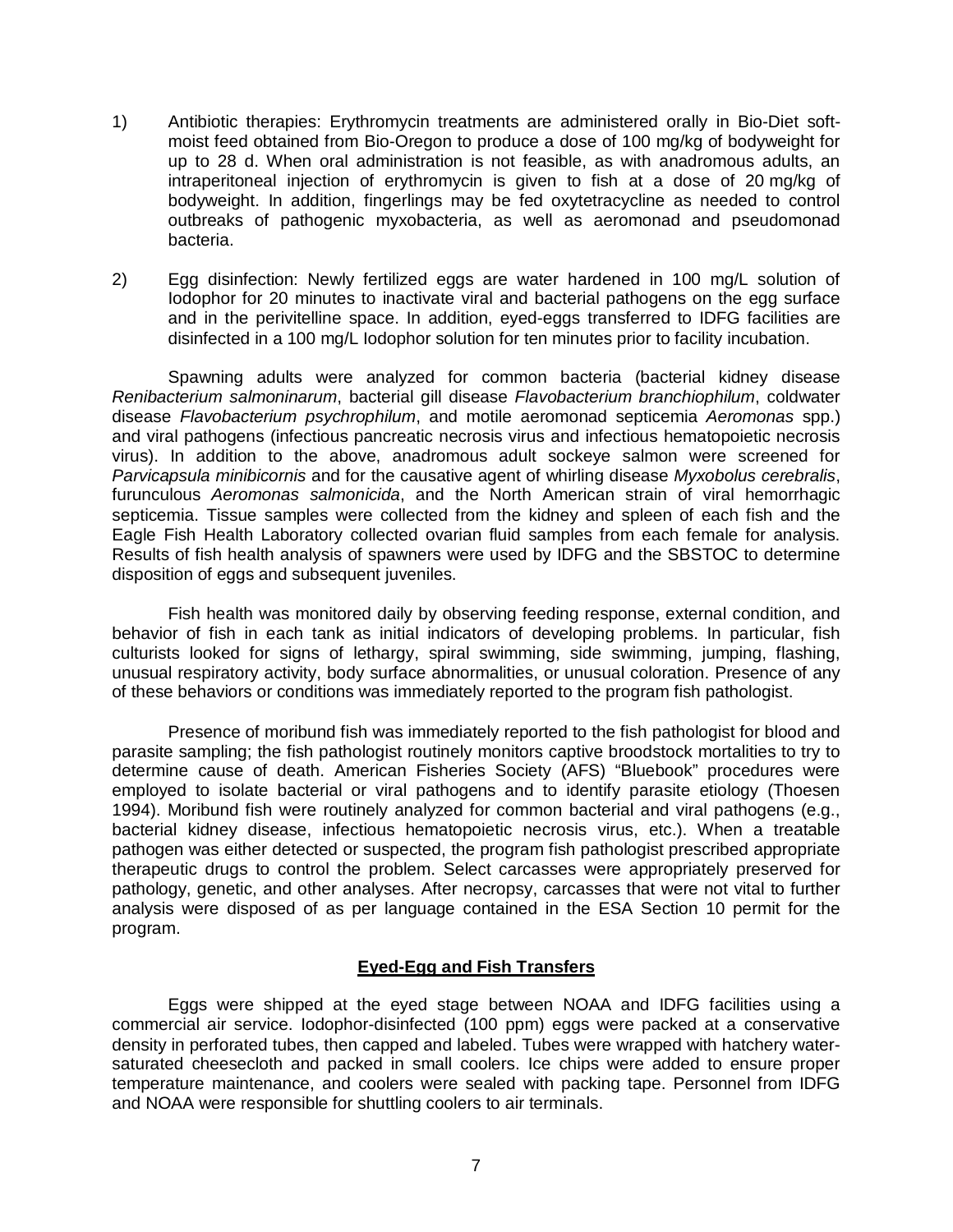Containers used to transport fish varied by task. In all cases, containers of the proper size and configuration were used. Appropriate temperature, oxygen, and chemical composition were maintained during the handling and transfer phases of transportation. Containers varied from five-gallon plastic buckets and coolers for short-term holding and inventory needs to bargemounted holding tanks for mid-lake (pelagic) fish releases and net pen fish transfers. Truckmounted tanks, used for long distance transfers, were available to the program with 946 L (250 gallon), 3,785 L (1000 gal), and 9,463 L (2,500 gal) capacities. Transport density guidelines were in place to not exceed 89 g/L (0.75 lb/gal).

#### **Eyed-Egg and Fish Supplementation**

<span id="page-11-0"></span>In 2007, sockeye salmon were reintroduced to Sawtooth Valley waters as eyed-eggs, presmolts, smolts, and prespawn adults.

Eyed-eggs were distributed to egg boxes manufactured by IDFG personnel specifically for this program. Plastic light baffle grids and plastic mesh netting partitioned egg box chambers and prevented eggs from falling into the bio-filter ring medium until after hatch. Plastic mesh netting surrounded all egg boxes and allowed fish to volitionally emigrate following yolk absorption. Individual egg boxes accommodated approximately 3,000 eggs. Following loading, egg boxes were lowered to the lake substrate in approximately 3 m of water over known or suspected areas of lakeshore spawning.

Sockeye salmon presmolts were distributed to Sawtooth Valley lakes in truck-mounted transportation tanks. Fish were transferred from truck-mounted tanks to 946 L (250 gal) bargemounted tanks for pelagic releases and net pen introductions. Transport tanks were tempered to receiving water temperatures prior to the release of fish.

Sockeye salmon smolts were distributed to Sawtooth Valley waters using truck-mounted transportation tanks. In 2007, sockeye salmon smolts were released in the outlet of Redfish Lake Creek downstream of the juvenile out-migrant weir and in the Salmon River upstream of the Sawtooth FH weir. Transport tanks were tempered to receiving water temperatures prior to the release of fish.

Prespawn adult sockeye salmon were distributed to Sawtooth Valley waters using truckmounted transportation tanks. Adults have been introduced to Redfish Lake, Alturas Lake, and Pettit Lake. To minimize stress, all prespawn adult releases were conducted at public access points at dusk. Transport tanks were tempered to receiving water temperatures prior to the release of fish.

## **RESULTS AND DISCUSSION**

#### **Fish Culture**

<span id="page-11-2"></span><span id="page-11-1"></span>During this reporting period, five broodstock and six production groups were in culture at IDFG and ODFW facilities representing brood years 2003, 2004, 2005, 2006, and 2007. A summary of losses while in culture during this reporting period is presented in Tables 1 and 2. Culture groups developed to meet future spawning needs are designated as "broodstock" groups. Culture groups developed primarily for reintroduction to Sawtooth Valley waters are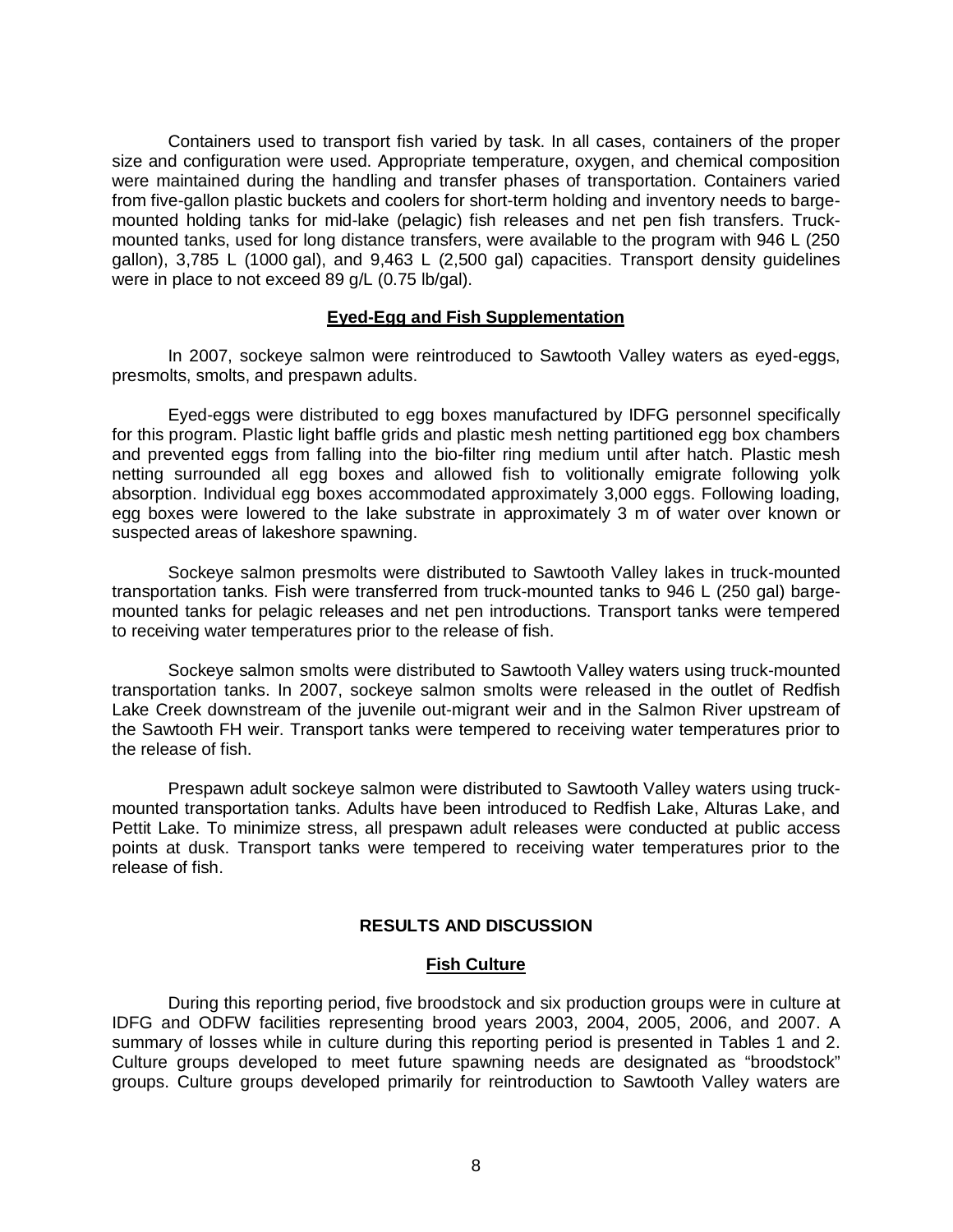designated as "production" groups. The year of development for specific culture groups may appear abbreviated (e.g., BY03 refers to brood year 2003).

### <span id="page-12-0"></span>**BY03 Broodstock**

Five hundred ninety-five spawn crosses representing 209 females and 148 males were developed for BY03 production spawn crosses at the Eagle FH. The BY03 production group was developed using male sockeye salmon from the BY99, BY00, and BY01 broodstocks; female sockeye salmon from the BY00 and BY01 broodstocks; and two anadromous female adults (ANH03) that returned to the Sawtooth Valley in 2003 and were retained for spawning. Specific crosses performed to develop production groups included: 1) ANH03 females x BY99 males, 2) ANH03 females x BY00 males, 3) ANH03 females x BY01 males, 4) BY00 females x BY99 males, 5) BY00 females x BY00 males, 6) BY00 females x BY01 males, and 7) BY01 females x BY00 males.

Approximately 837 eyed-eggs were segregated from production groups described above to create the BY03 broodstock representing 208 unique females and 146 unique males. No cryopreserved milt was used in the spawn design for 2003. Approximately 419 eyed-eggs were transferred to NOAA facilities on November 25 and December 10, 2003 where they will remain through maturation. The majority of BY03 broodstock adults produced at NOAA facilities will contribute to future spawning designs. Inventory reporting for these fish will appear under separate cover by NOAA. In 2007, microsatellite markers were utilized to determine genotypes for the BY03 broodstock to establish a spawning matrix based on kinship coefficients.

Starting inventory at Eagle FH was seven BY03 fish. During 2007, four fish matured at age-4 (one female and three males) and were incorporated into the spawning design. There was one mortality during 2007 and the ending inventory was two fish (Table 1).

#### <span id="page-12-1"></span>**BY04 Broodstock**

Three hundred and thirty-seven spawn crosses representing 112 females and 102 males were developed from BY04 spawn crosses at the Eagle FH. The BY04 production group represents spawn crosses from 103 females and 87 males. Spawn crosses were developed using male sockeye salmon from the BY01 broodstock and cryopreserved milt, and female sockeye salmon from the BY00 and BY01 broodstocks and five (of 12 total) anadromous female adults that returned to the Sawtooth Valley in 2004 (ANH04). Specific crosses performed to develop production groups included: 1) ANH04 females x BY01 males, 2) BY00 female x BY01 males, 3) BY01 females x BY01 males, and 4) BY01 females x cryopreserved milt from males collected in 1996 ( $n = 3$ : RES92, ANBY93-B6, ANBY93-A4) and 1997 ( $n = 1$ : A+NBY94).

Approximately 507 eyed-eggs were segregated from production groups described above to create the BY04 broodstock representing 100 unique females and 87 unique males. Starting inventory at Eagle FH was 462 fish. During 2007, 416 fish matured (174 males and 242 females). One hundred and thirty-one mature sockeye were released (34 males and 97 females) to Redfish Lake for volitional spawning, the remaining 285 mature sockeye (140 males and 145 females) remained at Eagle FH and were incorporated into the 2007 spawning design. There were 39 mortalities during 2007 and the ending inventory of BY05 broodstock at Eagle FH was seven fish (Table 1).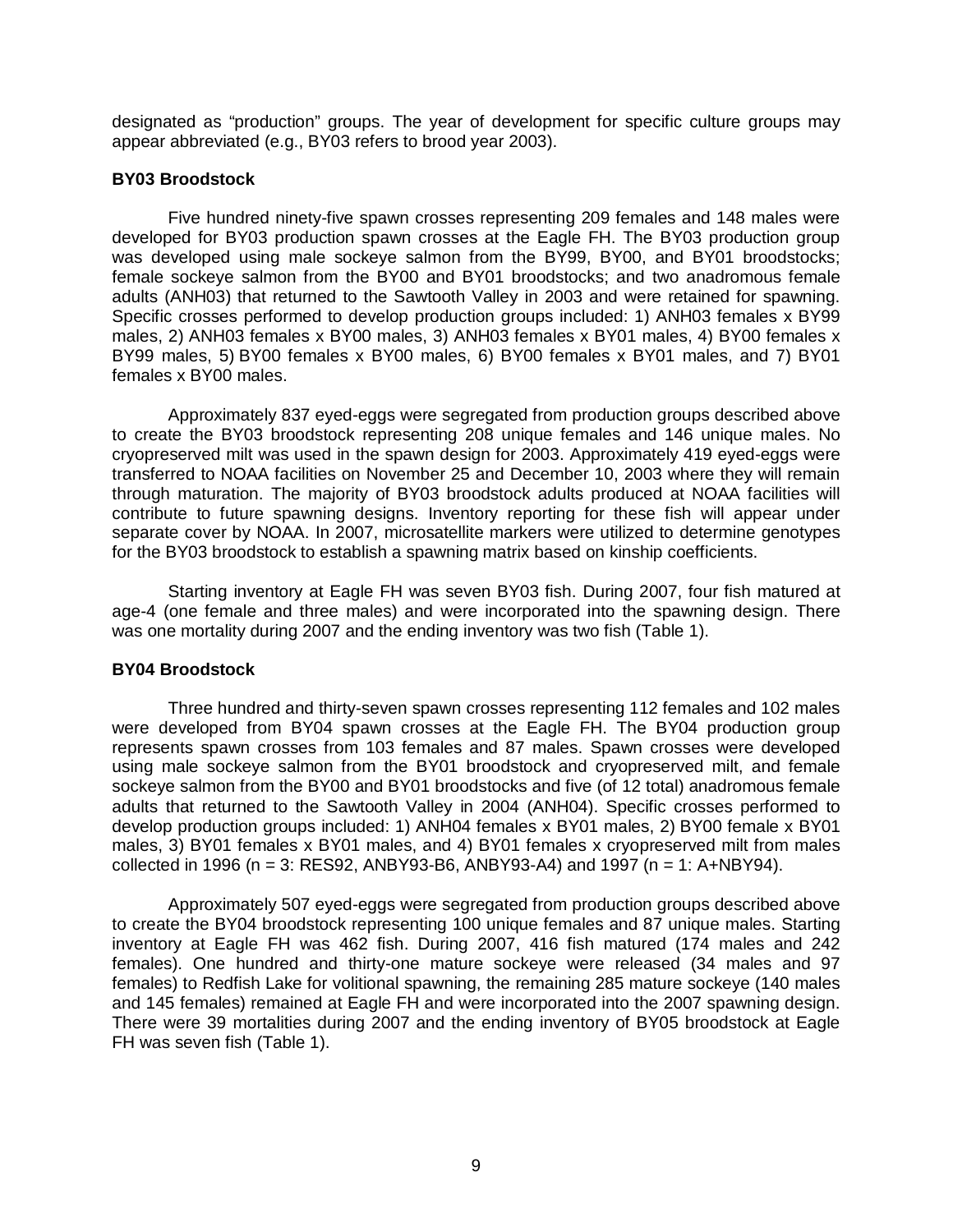#### <span id="page-13-0"></span>**BY05 Production**

Three hundred fifty-five unique subfamilies representing 121 females and 195 males were developed from BY05 spawn crosses at Eagle FH. To simplify tracking, families were grouped under one production group title: BY05. The BY05 production group was developed using male sockeye salmon from the BY01, BY02, and BY03 captive broodstock, female sockeye salmon from BY02 captive broodstock, as well as three anadromous males and two anadromous females (ANH05) that returned to the Sawtooth Valley in 2005. Specific crosses performed to develop this production group included: 1) BY02 females x BY01 males, 2) BY02 females x BY02 males, 3) BY02 females x BY03 males, 4) BY02 females x ANH05 males, 5) ANH05 females x BY02 males, 6) ANH05 females x ANH05 males. Spawn crosses produced approximately 208,014 green and 145,207 eyed-eggs. Brood year 2002 female fecundity was 1,706 green eggs per female and ANH05 female fecundity averaged 2,450 green eggs per female. Egg survival to the eyed stage of development for the BY05 production group averaged 69.81% (median 88.33%, Table 4). In 2005, the six anadromous adults transferred to Eagle FH and incorporated into the spawning matrix were all found to be negative for infectious hematopoietic necrosis virus (IHNV).

A total of 177,243 BY05 eyed-eggs from production spawn crosses at Eagle FH and NOAA's Burley Creek Fish Hatchery (Burley Creek FH) were transferred to Sawtooth FH in 2005. Initial inventory at Sawtooth FH was 47,039 fingerlings. Sawtooth FH released smolts to the Salmon R above the Sawtooth FH weir (46,765 at 21.7 g/fish) in May 2007. Ending inventory at Sawtooth FH was zero fish (Table 2).

A total of 58,379 BY05 eyed-eggs from production spawn crosses at the NOAA Burley Creek FH were transferred to the ODFW Oxbow FH in late 2005. Initial inventory for this production group at Oxbow FH was 54,851 eyed-eggs/developing fry. Ending inventory at Oxbow FH was zero fish (Table 2).

#### <span id="page-13-1"></span>**BY05 Broodstock**

Approximately 1,212 eyed-eggs representing 330 subfamilies (121 unique females and 191 unique males) were selected from specific spawn crosses described above and incubated for future broodstock needs. Eyed-eggs were selected in triplicate with two groups (808 total) remaining at Eagle FH and the third group (404 total) transferred to NOAA Fisheries.

Starting inventory at Eagle FH was 734 fingerlings. There were two mortalities during 2007, two males matured and were incorporated into the spawning matrix, and 329 smolts were released to the Salmon River above the Sawtooth FH weir. Ending inventory of BY05 captive broodstock at Eagle FH was 401 fish (Table 1).

#### <span id="page-13-2"></span>**BY06 Production**

One hundred-eighty-one females and 177 males were spawned at Eagle FH between October 5 and November 2, 2006 to generate 332,675 green eggs. Five hundred forty unique subfamilies were developed from BY06 spawn crosses at the Eagle FH. To simplify tracking, families were grouped under one production group title: BY06. The BY06 production group was developed using male sockeye salmon from the BY02, BY03, and BY04 captive broodstock and one anadromous male that returned to the Sawtooth Valley (ANH06), female sockeye salmon from the BY03 captive broodstock and two anadromous females that returned to the Sawtooth Valley in 2006 (ANH06). Specific crosses performed to develop this production group included: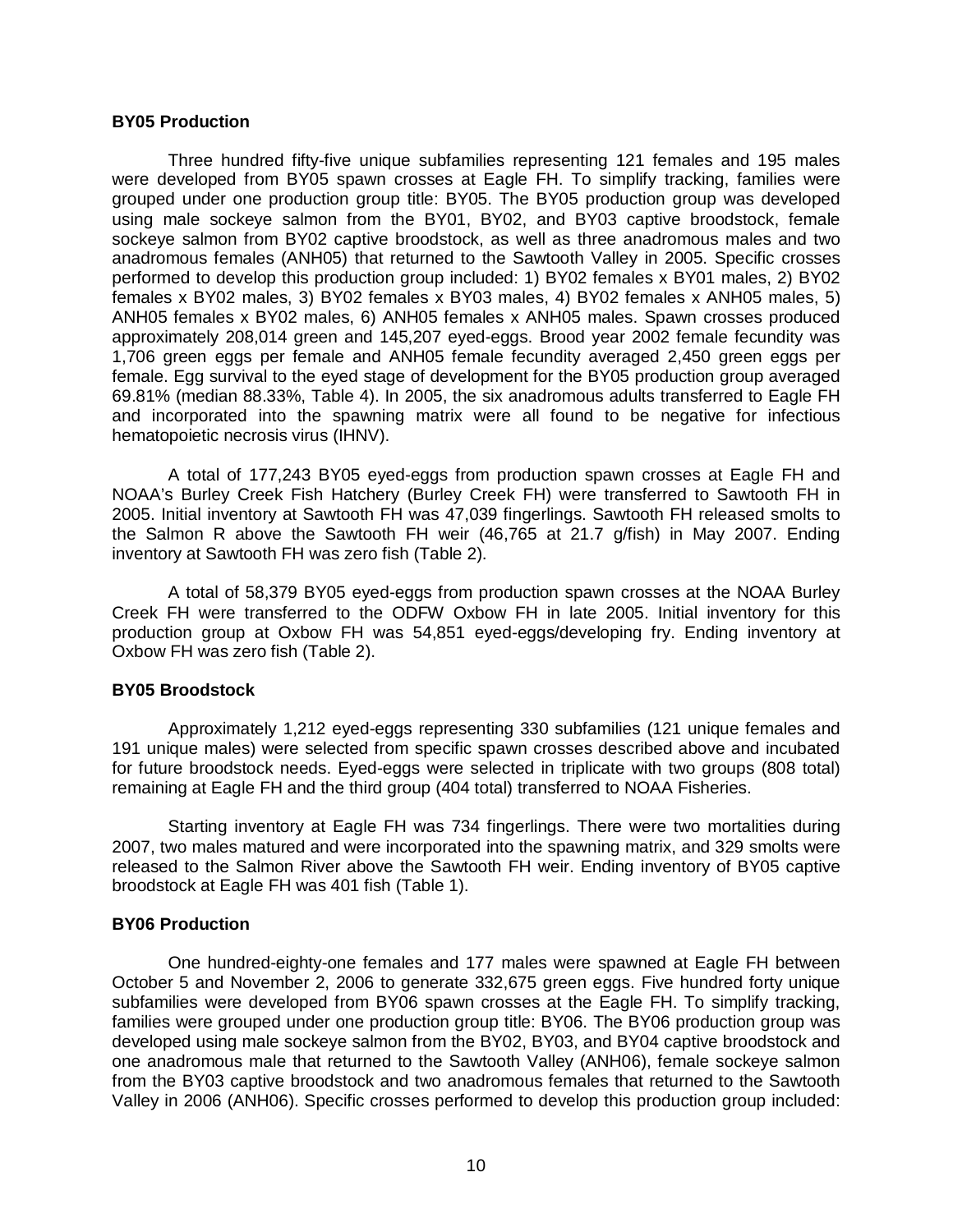1) BY03 females x BY02 males, 2) BY03 females x BY03 males, 3) BY03 females x BY04 males, 4) BY03 females x ANH06 males, and 5) ANH06 females x BY03 males. Spawn crosses produced approximately 332,675 green and 258,342 eyed-eggs. Brood year 2003 female fecundity was 1,833 green eggs per female and ANH06 female fecundity averaged 2,248 green eggs per female. Egg survival to the eyed stage of development for the BY06 production group averaged 77.66% (median 90.78%, Table 4). In 2007, the three anadromous adults transferred to Eagle FH and incorporated into the spawning matrix were all found to be negative for infectious hematopoietic necrosis virus (IHNV).

A total of 181,373 BY06 eyed-eggs from production spawn crosses at Eagle FH and NOAA's Burley Creek Fish Hatchery (Burley Creek FH) were transferred to Sawtooth FH in 2006. Sawtooth FH released presmolts to Pettit (10,113 at 7.0 g/fish), Alturas (9,977 at 7.1 g/fish), and Redfish (62,015 at 6.7 g/fish) lakes in October 2007. The remaining juveniles were transferred to outside raceways in November and will be released in May 2008. Initial inventory at Sawtooth FH was 181,357 eyed-eggs. Ending inventory at Sawtooth FH was 73,945 developing juveniles (Table 2).

A total of 80,042 BY06 eyed-eggs from production spawn crosses at Burley Creek FH were transferred to ODFW's Oxbow FH in late 2006 for full-term smolt production (2008 release). Initial inventory for this production group at Oxbow FH was 80,042 eyedeggs/developing fry. Ending inventory for this production group at Oxbow FH was 76,947 juveniles (Table 2).

#### <span id="page-14-0"></span>**BY07 Broodstock**

Approximately 1,199 eyed-eggs representing 382 subfamilies (146 unique females and 148 unique males) were selected from specific spawn crosses described above and incubated for future broodstock needs. Eyed-eggs were selected in triplicate with two groups (799 total) remaining at Eagle FH and the third group (400 total) transferred to NOAA Fisheries.

Historically, broodstock families were kept separated in individual tanks until PIT tagging, and then pedigree information for the familial line was utilized to make spawn crosses. Future genetic identification of BY07 broodstock will be determined by utilizing microsatellite DNA markers. Ending inventory for BY07 broodstock at Eagle FH was 799 eyed-eggs/developing fry (Table 1). Spawn crosses represented in the Eagle FH BY07 broodstock are presented in Table 5.

#### **Anadromous and Residual Sockeye Salmon Trapping**

<span id="page-14-1"></span>Two adult traps are used to capture returning anadromous sockeye salmon in the Sawtooth Valley. The first trap is located on Redfish Lake Creek approximately 1.4 km downstream from the lake outlet and was operated from July 7 to October 30, 2007. The second trap is located on the upper Salmon River at the Sawtooth FH weir and was operated from June 3 to September 15, 2007.

In 2007, four anadromous sockeye salmon returned to the Sawtooth Valley. The weir on the upper Salmon River at the Sawtooth FH intercepted three sockeye salmon adults while the Redfish Lake Creek trap intercepted one sockeye. Fish were captured between July 23 and August 26, 2007. The adult sockeye salmon (two females, two males) originated from a variety of release strategies, as evidenced by mark types (Table 3).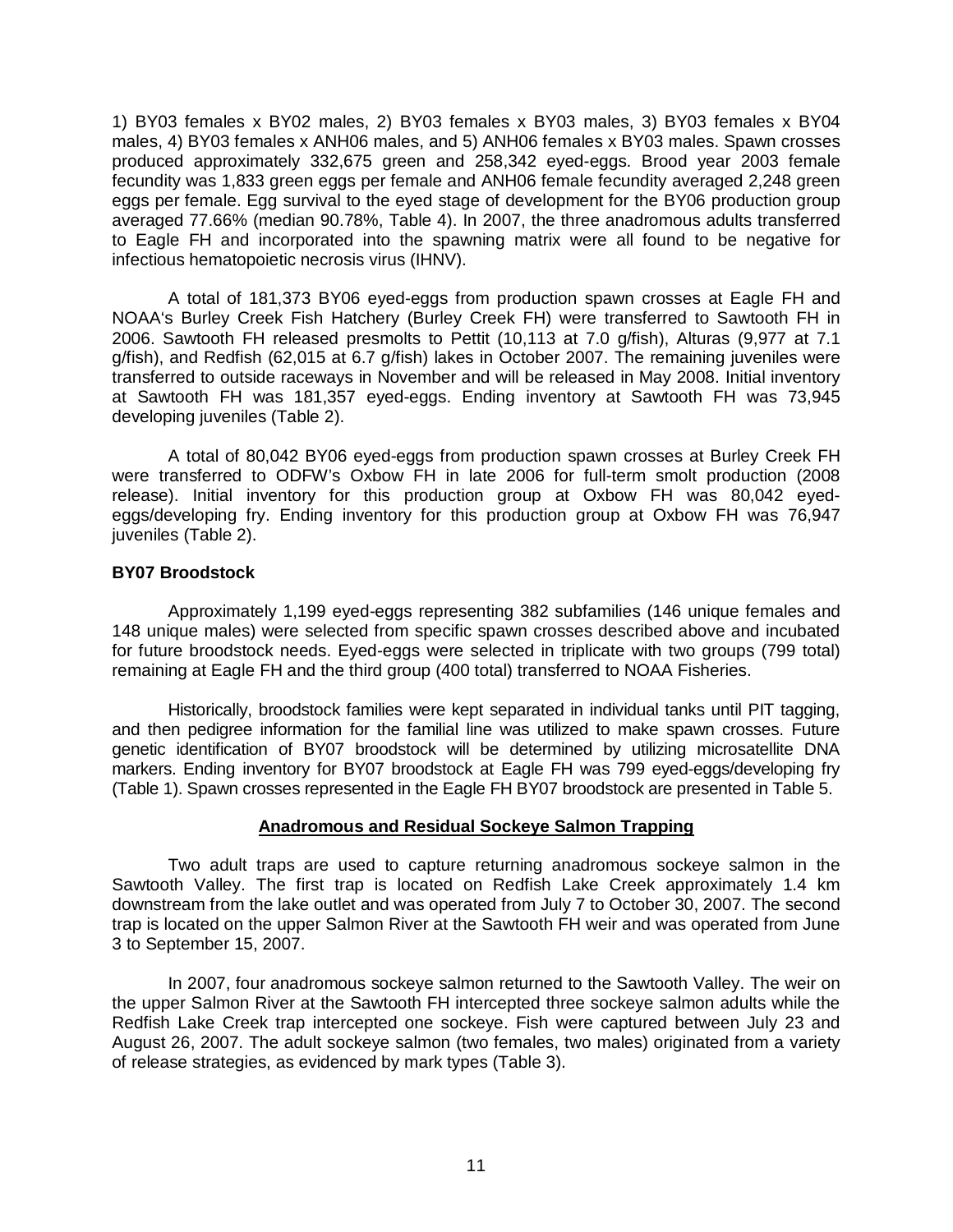Residual sockeye trapping activities were not conducted in 2007 at Redfish Lake. Snorkeling to enumerate residual sockeye salmon spawners in Redfish Lake was conducted weekly from October 9 to October 29, 2007. The peak of the residual count for Sockeye Beach occurred on October 29 when four residuals were observed, and October 16 for the south end of the lake when three residuals were observed. The total number of residual sockeye salmon observed during snorkeling surveys conducted in 2007 was eight for Sockeye Beach and five for the south end of the lake.

<span id="page-15-0"></span>Six Chinook salmon *O. tshawytscha* smolts were captured at the Redfish Lake Creek trap in 2007. These fish were released unharmed.

#### **2007 Production Spawning**

Historically, the broodstock program used pedigree information to guide broodstock selection for hatchery spawning. Spawn crosses in 2007 relied on DNA microsatellite information versus pedigree information for development of annual spawn matrices. Microsatellite data were generated from 373 DNA samples (maturing BY03, BY04, BY05 and 2007 anadromous sockeye salmon) at 14 loci. Kinship coefficients and mean kinship coefficients were used to determine relative founder contribution in the population, genetic importance, and relative relatedness. Spawning plans also considered heterozygosity and genetic diversity among and within individuals. Genetic-based spawning plans provide a higher level of resolution than was possible with pedigree information, which can minimize the loss of heterozygosity and inbreeding.

The Idaho Department of Fish and Game is required by Permit No. 1120 to discuss proposed broodstock spawning matrices with NOAA Northwest Fisheries Science Center (NWFCS) genetics staff. In 2007, this was accomplished by distributing and discussing a proposed spawning matrix at the SBSTOC meeting held on September 19, 2007 in Newport, Oregon. Representatives from NOAA Conservation Biology and Resource Enhancement and Utilization Technologies divisions (NWFSC) reviewed and approved the proposed spawning matrix. No objections to the proposed spawning design were aired.

During the fall of 2007, four age-4 fish (one female and three males) from BY03 broodstock, 285 age-3 fish (145 females and 140 males) from the BY04 broodstock, and two age-2 fish (two males) from the BY05 broodstock matured at the Eagle FH and were incorporated into the spawning matrix. In addition, the four anadromous sockeye salmon (two females, two males) that returned to the Sawtooth Valley in 2007 (ANH07) were transferred to the Eagle FH and were incorporated into the spawning design.

One hundred-forty-six females and 148 males were spawned at Eagle FH between October 4 and November 6, 2007 to generate 236,393 green eggs. Four hundred thirty-nine unique subfamilies were developed from BY07 spawn crosses at the Eagle FH. To simplify tracking, families were grouped under one production group title: BY07. The BY07 production group was developed using male sockeye salmon from the BY03, BY04, and BY05 captive broodstock, two anadromous males that returned to the Sawtooth Valley (ANH07), and three males from cryopreserved milt. Female sockeye salmon from the BY03 and BY04 captive broodstock and two anadromous females that returned to the Sawtooth Valley in 2007 (ANH07) contributed to the BY07 production group. Specific crosses performed to develop this production group included: 1) BY03 female x BY04 males, 2) BY04 females x BY03 males, 3) BY04 females x BY04 males, 4) BY04 females x BY04 males, 5) BY04 females x ANH07 males, 6) ANH07 female x Cryo males, and 7) ANH07 females x BY04 males. Spawn crosses produced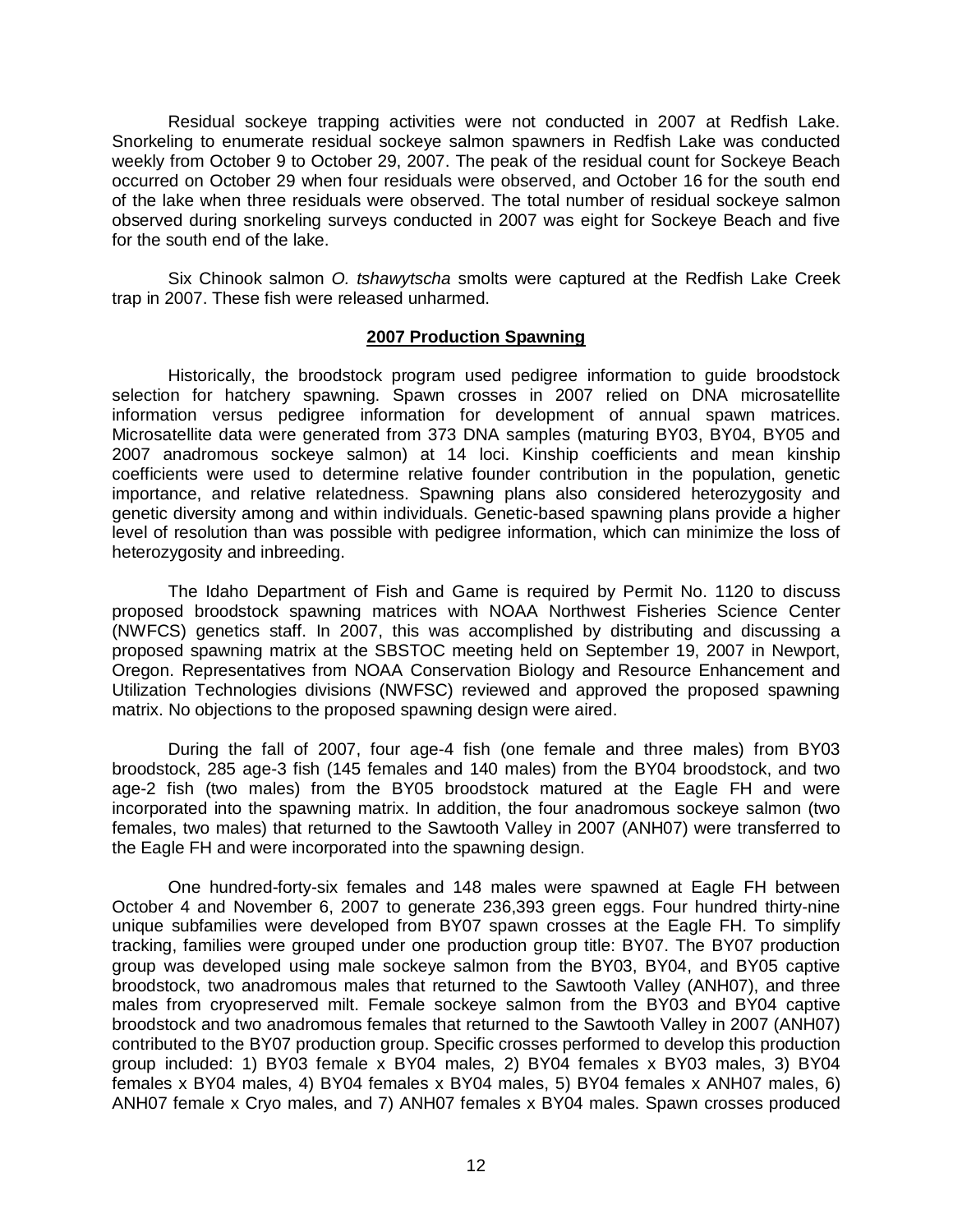approximately 236,393 green and 175,810 eyed-eggs. Brood year 2004 female fecundity was 1,614 green eggs per female and ANH07 female fecundity averaged 2,845 green eggs per female. Egg survival to the eyed stage of development for the BY07 production group averaged 74.37% (median 83.91%) (Table 4). In 2007, the four anadromous adults transferred to Eagle FH and incorporated into the spawning matrix were all found to be negative for infectious hematopoietic necrosis virus (IHNV).

<span id="page-16-0"></span>Results for brood year 2007 spawn crosses conducted by NOAA will be reported under separate cover by that agency.

#### **2007 Broodstock Spawning**

Approximately 1,199 eyed-eggs representing 382 subfamilies (146 unique females and 148 unique males) were selected from specific spawn crosses described above and incubated for future broodstock needs. Eyed-eggs were selected in triplicate, with 799 eyed eggs remaining at Eagle FH and 400 eyed eggs transferred to NOAA Fisheries.

<span id="page-16-1"></span>Historically, broodstock families were kept separated in individual tanks until PIT tagging and then pedigree information for the familial line was utilized to make spawn crosses. Future genetic identification of BY06 broodstock will be determined by utilizing microsatellite DNA markers. Spawn crosses represented in the Eagle FH BY07 broodstock are presented in Table 5.

# **Milt Cryopreservation**

No milt from maturing sockeye salmon was cryopreserved in 2007.

# **Fish Health Investigations**

<span id="page-16-2"></span>The IDFG Eagle Fish Health Laboratory processed samples for diagnostic and inspection purposes from broodstock and production groups of sockeye salmon, anadromous adult sockeye salmon that were retained for hatchery spawning, and sockeye salmon smolts obtained from out-migrant traps. Forty-eight laboratory accessions involving 572 individual fish were processed in 2007. Laboratory accessions included samples from Eagle Fish Hatchery (31 accessions), Sawtooth Fish Hatchery (15 accessions), and the Redfish Lake Creek (RFLC) outmigrant trap (2 accessions). Total fish sampled (572) includes 306 fish from Eagle FH (five BY03, 298 BY04, one BY05, two BY06), 250 fish from Sawtooth FH (171 BY05, 79 BY06), one BY03 fish from Redfish Lake, and 15 fish from the RFLC trap (out-migrant smolts). Observation made from previous years directed which pathogens were deemed most important for these examinations. All adults used for broodstock purposes were examined for viruses and bacterial kidney disease (BKD). Anadromous adults were examined for a broad array of pathogens since these pose the greatest threat of introduction of a pathogen exotic to the captive broodstock program. All production lots were examined prior to release either as presmolts or full-term smolts. The laboratory also summarized pathology findings to satisfy the needs of adjacent state agencies for issuance of sockeye salmon import and transport permits.

# **Viral Pathogens**

<span id="page-16-3"></span>Viral pathogens were not detected in any of the broodstock sockeye groups tested at Eagle FH in 2007. A total of 294 fish from calendar year 2007 broodstock crosses (BY03, BY04, BY05, and ANH07 spawners) were sampled without detection of viral pathogens. Additionally, two production sockeye groups reared at Sawtooth FH on both well water and Salmon River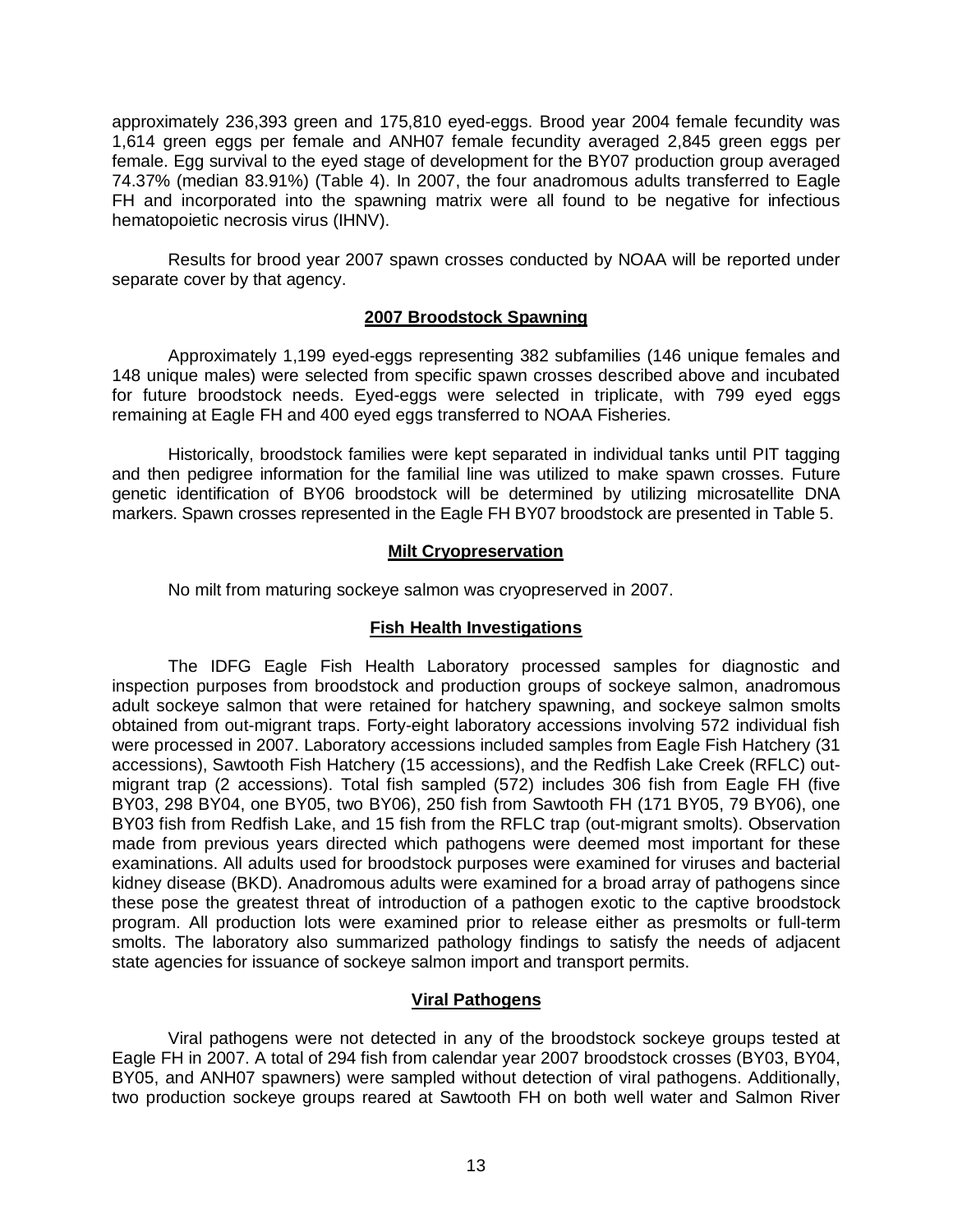water were tested for viral pathogens in 2007. One hundred twenty fish from the BY05 overwinter smolt release group (Salmon River rearing) and 60 fish from the BY06 fall presmolt release group (well water rearing) were tested in conjunction with standardized, prerelease fish health sampling protocols. An additional 51 fish from the BY05 overwinter smolt group and 19 fish from the BY06 were tested post-mortem as required by routine fish health necropsy procedures. All virology samples from Sawtooth FH production sockeye groups resulted in negative detection of viral pathogens for 2007. Fifteen BY05 out-migrating smolts from the Redfish Lake Creek trap were also sampled with no viral pathogens detected.

Although the four returning anadromous adults in 2007 tested negative for viral pathogens, continued monitoring and heightened awareness of viral agents remains crucial to the success of the captive broodstock program. Calendar year 2004 marked the first detection of a viral pathogen in the Redfish Lake sockeye salmon stock when infectious hematopoietic necrosis virus (IHNV) was detected in 17 of 24 anadromous adults that were captured in 2004.

### **Bacterial Pathogens**

<span id="page-17-0"></span>Fish health sampling for bacterial kidney disease (BKD), caused by *Renibacterium salmoninarum*, is a standard fish health sampling protocol for broodstock, production, and outmigrant groups of Redfish Lake sockeye salmon. A total of 291 (146 females, 145 males) fish from calendar year 2007 broodstock crosses (BY03, BY04, BY05, ANH07 spawners) at Eagle FH were sampled for BKD via enzyme-linked immunosorbent assay (ELISA) techniques in 2007. All Eagle broodstock crosses tested negative for the presence of this pathogen. Zero of 70 BY05/BY06 sockeye presmolts (Salmon River water smolt group) sampled post-mortem at Sawtooth FH were determined to be BKD positive by direct fluorescent antibody testing (DFAT) techniques. During prerelease inspections at Sawtooth FH, one of 12 BY06 sockeye presmolts (five fish pools) was positive for BKD via ELISA.

*Aeromonas spp and/or Flavobacterium spp* were detected in three of four anadromous adult sockeye salmon trapped in 2007. Furunculosis has been detected in anadromous adults in past return years and indicates the continued need for Oxytetracycline and Erythromycin injections for adults at trapping.

#### **Parasitic Pathogens**

<span id="page-17-1"></span>The myxosporean parasite *Myxobolus cerebralis,* which can cause salmonid whirling disease, is present in the upper Salmon River. *Oncorhynchus nerka* samples obtained by emigrant smolt trapping and trawl efforts in Redfish, Pettit, and Alturas lakes are routinely examined for *M. cerebralis*. Results from juvenile *O. nerka* sampled in 2007 tested for *M. cerebralis* via pepsin/trypsin digest (PTD) and polymerase chain reaction (PCR) testing methods are currently pending. Two of four returning anadromous adults tested positive for *M. cerebralis*  via PTD testing, this is consistent with positive detections in five of the last seven return years. The Eagle Fish Health Laboratory continues to investigate infectivity of *M. cerebralis* in the river water supply of the Sawtooth FH using sentinel rainbow trout fry (Hogge et al. 2004). Results are used to assess the risk of rearing sockeye and Chinook salmon on river water during the winter months.

The myxosporean parasite *Parvicapsula minibicornis* was detected in three of the four anadromous adult sockeye salmon that returned in 2007. Detection of *P. minibicornis* was made by PCR at the Eagle Fish Health Laboratory. Additional tissue samples (confirmatory analyses) were sent to the lab of Dr. Simon Jones, Department of Fisheries and Oceans, Canada and are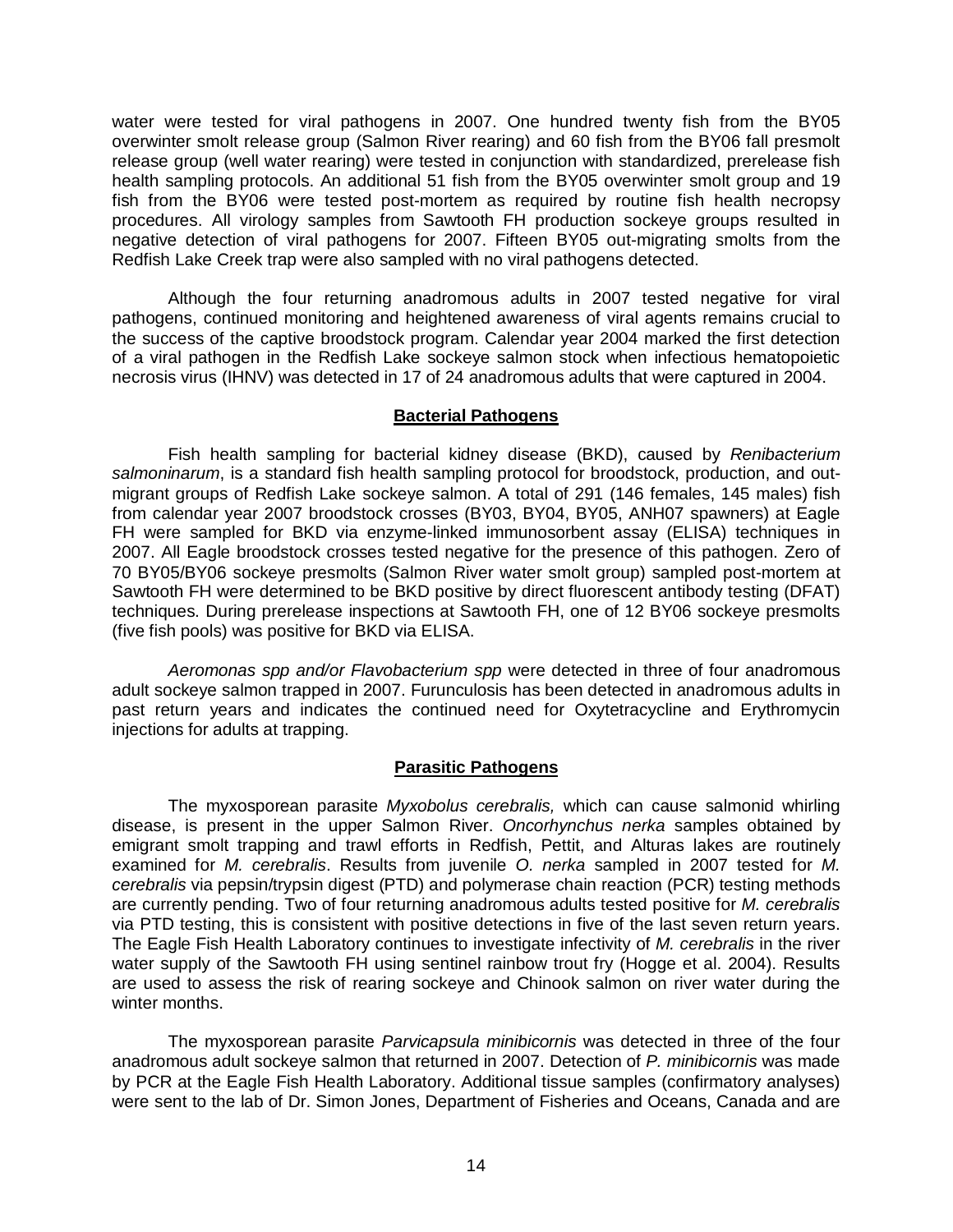still pending. Thirty-three of the forty-two anadromous adults sampled since 2002 (initiation of sampling) have tested positive for this parasite. Detections of *P. minibicornis* in the Redfish Lake stock of anadromous sockeye salmon are consistent with results obtained by Dr. Jones for sockeye salmon of the Fraser River in British Columbia, Canada. *Parvicapsula minibicornis* has been demonstrated to be contracted in the estuary before adult sockeye salmon enter the Columbia River mainstem.

<span id="page-18-0"></span>In 2007, all anadromous adult sockeye salmon were examined for the presence of *Ceratomyxa shasta* and all results were negative for the pathogen, indicating that the *C. shasta* lifecycle has not become established in the upper Salmon River.

### **Eyed Egg and Fish Transfers**

In all cases, the required State transfer permits were acquired before shipping. Specific details, by date, for all transfers are described below.

Eagle FH transferred eyed-eggs to NOAA Fisheries on November 20, 27, and December 6, 2007. Each shipment contained eyed-eggs for the NOAA Fisheries captive broodstock (400 eyed-eggs) and adult release (496 eyed-eggs) programs in Washington State.

Eagle FH transferred 174,115 BY07 production eggs to the Sawtooth FH on November 20 and 27 and December 7, 2007. NOAA Burley Creek FH transferred 57,671 BY07 production eggs to Sawtooth FH on November 27 and December 7, 2007. Fish that result from these transfers will be used for fall 2008 presmolt and 2009 smolt release strategies in Sawtooth Valley lakes and rivers.

On November 16 and 24 and December 19, 2007, approximately 35,263, 20,259, and 25,436 eyed-eggs were transferred from the NOAA Burley Creek FH to ODFW Oxbow FH for a 2009 smolt release (Table 2).

# **Eyed Egg and Fish Reintroductions**

<span id="page-18-1"></span>Sockeye salmon eyed-eggs and fish were transferred and/or released to various locations in 2007. In all cases, the required state transfer permits were acquired prior to shipping. Additionally, pursuant to Special Condition B. 9. of Permit No. 1120, IDFG received authorization from NOAA to carry out all production releases of sockeye salmon made in 2007 (Table 6). All sockeye salmon juveniles and adults released to Sawtooth Valley waters in 2007 were adipose fin-clipped prior to release.

#### <span id="page-18-2"></span>**Adult Releases**

Maturing adult sockeye salmon were released to Redfish Lake in September 2007 for volitional spawning. On September 5, 363 NOAA Manchester Research Station/Burley Creek FH-reared BY02 (n = 2), BY03 (n = 53), and BY04 (n = 308) adults (mean weight 1.5 kg/fish) were released. On September 6 and 10, 131 BY04 sockeye reared at Eagle FH were released (mean weight 1.1 kg/fish). Efforts were made to release fish of equal sex ratios. No anadromous adults were released in 2007.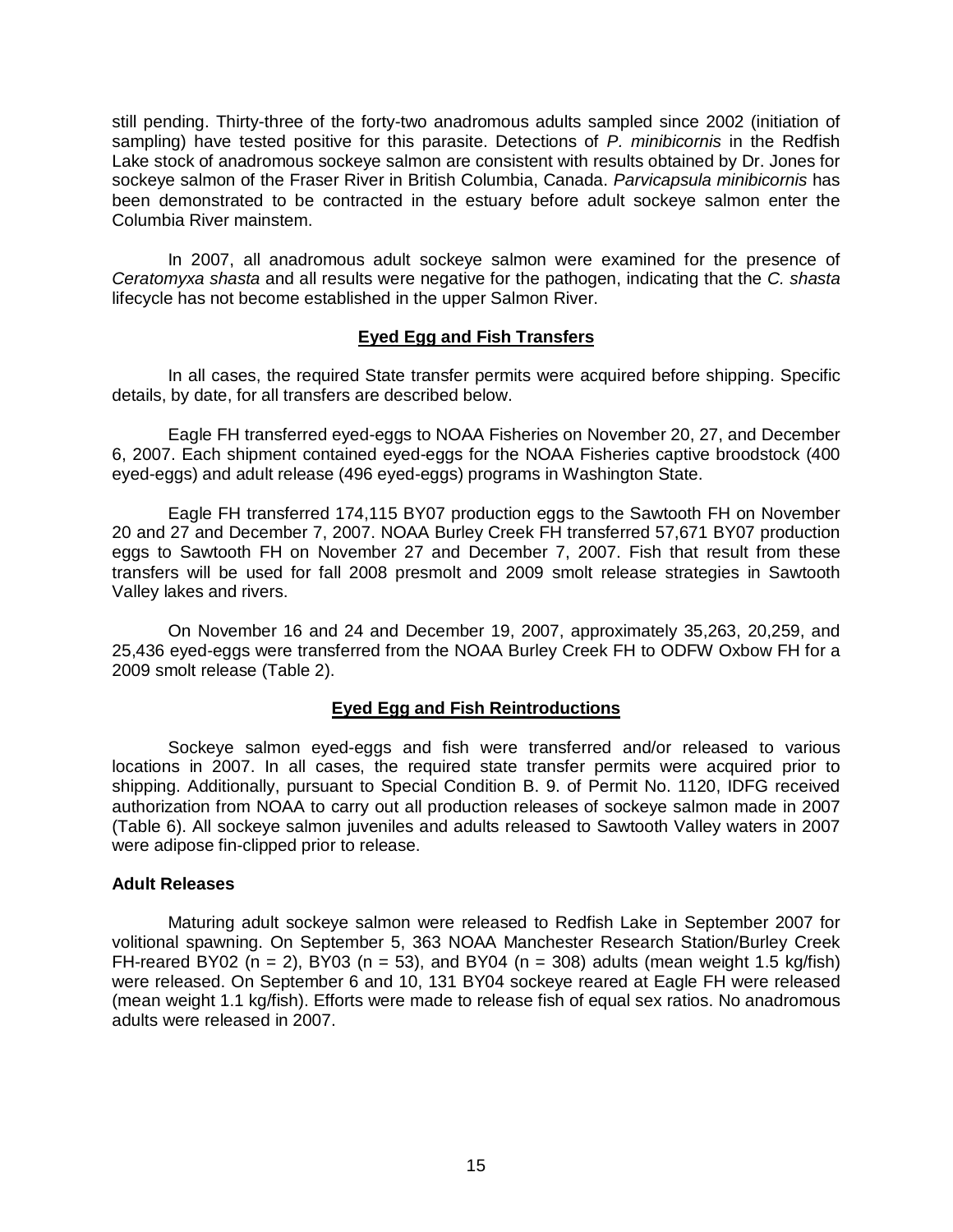#### <span id="page-19-0"></span>**Smolt Releases**

Smolts were released to the Salmon River on May 8, 2007. A total of 47,094 BY05 smolts were released above the Sawtooth FH weir and 54,582 BY05 smolts were released below the smolt trap on Redfish Lake Creek. Rearing of these smolts was split between ODFW Oxbow FH (54,582), Sawtooth FH (46,765), and Eagle FH (329). All smolts reared at Oxbow FH and Sawtooth FH were adipose fin-clipped and coded-wire tagged, a representative number PIT tagged (1,011 from Sawtooth FH and 1,011 from Oxbow FH), and all Oxbow FH smolts were marked with an additional right ventral (RV) fin clip.

#### <span id="page-19-1"></span>**Presmolt Releases**

Presmolt releases to Sawtooth Valley lakes were conducted in October 2007 at mid-lake (pelagic) locations with the aid of a release barge on loan to IDFG from NOAA. All presmolts were from BY06 and were reared at IDFG's Sawtooth FH. Presmolts from Sawtooth FH were adipose fin-clipped prior to release, with a representative number of fish PIT tagged for evaluation purposes. On October 2, 2007, Pettit Lake received 10,113 presmolts reared at the Sawtooth FH. Fish from this group were adipose fin-clipped (993 PIT tags) and had a mean weight of 7.0 grams per fish. On October 3, 2007, an additional 9,977 (1,005 PIT tagged) adipose fin-clipped presmolts (mean weight 7.1 grams/fish) were released to Alturas Lake. On October 3, 2007, 62,015 (988 PIT tagged) adipose fin-clipped presmolts (mean weight 6.7 grams/fish) were released to Redfish Lake.

### <span id="page-19-2"></span>**Eyed-egg Planting**

Eyed-eggs were placed in egg boxes (app. 3,000 per box) in Pettit Lake in 2007. On November 27, 2007, approximately 51,008 eyed-eggs were transferred to eyed-egg boxes and planted in Pettit Lake (51,008 eyed-eggs from NOAA Burley Creek FH).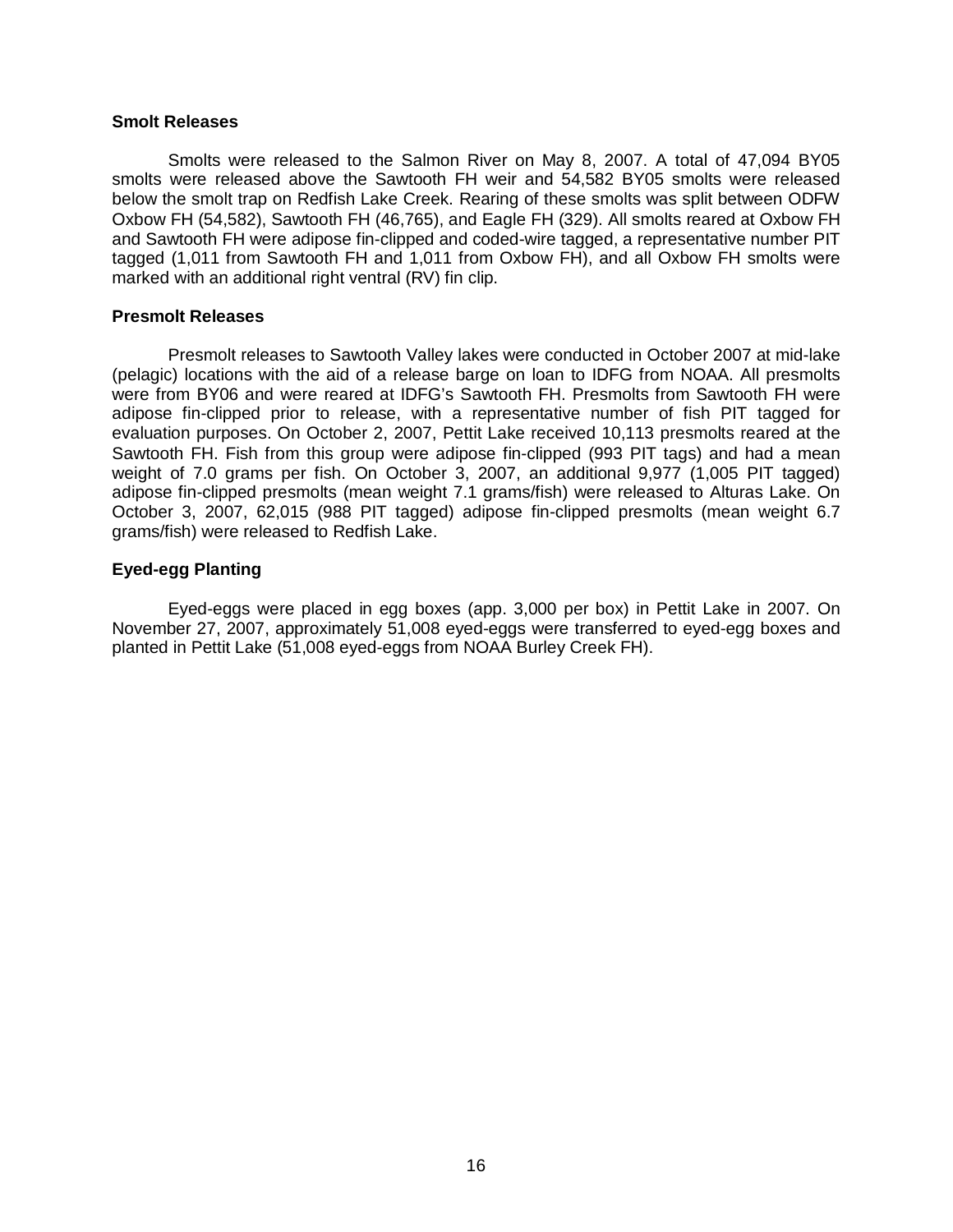| <b>Culture Groups</b> |                                                                                                                                                                                            |                                                                                                        |                                                                           |                                                                                                                                                   |  |
|-----------------------|--------------------------------------------------------------------------------------------------------------------------------------------------------------------------------------------|--------------------------------------------------------------------------------------------------------|---------------------------------------------------------------------------|---------------------------------------------------------------------------------------------------------------------------------------------------|--|
| <b>BY03</b>           | <b>BY04</b>                                                                                                                                                                                | <b>BY05</b>                                                                                            | <b>BY06</b>                                                               | <b>BY07</b>                                                                                                                                       |  |
|                       |                                                                                                                                                                                            |                                                                                                        |                                                                           |                                                                                                                                                   |  |
| $\overline{7}$        | 462                                                                                                                                                                                        | 734                                                                                                    |                                                                           | $1,199^a$                                                                                                                                         |  |
|                       |                                                                                                                                                                                            |                                                                                                        |                                                                           |                                                                                                                                                   |  |
|                       |                                                                                                                                                                                            |                                                                                                        |                                                                           |                                                                                                                                                   |  |
|                       |                                                                                                                                                                                            |                                                                                                        |                                                                           | n/a                                                                                                                                               |  |
|                       |                                                                                                                                                                                            |                                                                                                        |                                                                           |                                                                                                                                                   |  |
|                       |                                                                                                                                                                                            |                                                                                                        |                                                                           | n/a                                                                                                                                               |  |
|                       |                                                                                                                                                                                            |                                                                                                        |                                                                           | n/a                                                                                                                                               |  |
| $\overline{0}$        | $\overline{0}$                                                                                                                                                                             | $\mathbf 0$                                                                                            | $\mathbf 0$                                                               | n/a                                                                                                                                               |  |
|                       |                                                                                                                                                                                            |                                                                                                        |                                                                           |                                                                                                                                                   |  |
|                       |                                                                                                                                                                                            |                                                                                                        |                                                                           |                                                                                                                                                   |  |
| $\mathbf 0$           | 0                                                                                                                                                                                          | 0                                                                                                      | 0                                                                         | n/a                                                                                                                                               |  |
|                       |                                                                                                                                                                                            |                                                                                                        |                                                                           | n/a                                                                                                                                               |  |
| 1                     |                                                                                                                                                                                            | 1                                                                                                      |                                                                           | n/a                                                                                                                                               |  |
|                       |                                                                                                                                                                                            |                                                                                                        |                                                                           |                                                                                                                                                   |  |
|                       |                                                                                                                                                                                            |                                                                                                        |                                                                           |                                                                                                                                                   |  |
|                       |                                                                                                                                                                                            |                                                                                                        |                                                                           | n/a                                                                                                                                               |  |
|                       |                                                                                                                                                                                            |                                                                                                        |                                                                           | n/a                                                                                                                                               |  |
|                       |                                                                                                                                                                                            |                                                                                                        |                                                                           | n/a                                                                                                                                               |  |
|                       |                                                                                                                                                                                            |                                                                                                        |                                                                           |                                                                                                                                                   |  |
|                       | 139                                                                                                                                                                                        | 1                                                                                                      |                                                                           | n/a                                                                                                                                               |  |
| 1                     | 143                                                                                                                                                                                        | $\mathbf 0$                                                                                            | $\overline{0}$                                                            | n/a                                                                                                                                               |  |
|                       |                                                                                                                                                                                            |                                                                                                        |                                                                           |                                                                                                                                                   |  |
|                       |                                                                                                                                                                                            |                                                                                                        |                                                                           |                                                                                                                                                   |  |
|                       | 1                                                                                                                                                                                          | 1                                                                                                      |                                                                           | n/a                                                                                                                                               |  |
|                       |                                                                                                                                                                                            |                                                                                                        |                                                                           | n/a                                                                                                                                               |  |
|                       |                                                                                                                                                                                            |                                                                                                        |                                                                           |                                                                                                                                                   |  |
|                       |                                                                                                                                                                                            |                                                                                                        |                                                                           | n/a                                                                                                                                               |  |
|                       |                                                                                                                                                                                            |                                                                                                        |                                                                           | 400                                                                                                                                               |  |
|                       |                                                                                                                                                                                            |                                                                                                        |                                                                           | n/a                                                                                                                                               |  |
|                       |                                                                                                                                                                                            |                                                                                                        |                                                                           |                                                                                                                                                   |  |
|                       |                                                                                                                                                                                            |                                                                                                        |                                                                           |                                                                                                                                                   |  |
| $\overline{2}$        | 7                                                                                                                                                                                          | 401                                                                                                    | 673                                                                       | 799                                                                                                                                               |  |
|                       | n/a<br>$\mathbf 0$<br>$\boldsymbol{0}$<br>$\mathbf 0$<br>$\boldsymbol{0}$<br>$\mathbf 0$<br>$\overline{0}$<br>3<br>$\mathbf 0$<br>$\mathbf 0$<br>$\mathbf 0$<br>$\mathbf 0$<br>$\mathbf 0$ | n/a<br>0<br>0<br>0<br>39<br>0<br>$\boldsymbol{0}$<br>$\overline{0}$<br>$\overline{2}$<br>0<br>0<br>131 | 0<br>1<br>0<br>0<br>0<br>$\mathsf 0$<br>0<br>$\mathbf 0$<br>0<br>0<br>329 | 800 <sup>a</sup><br>114<br>0<br>$\boldsymbol{0}$<br>0<br>13<br>0<br>$\mathbf 0$<br>0<br>0<br>$\,0\,$<br>$\mathbf 0$<br>0<br>$\boldsymbol{0}$<br>0 |  |

<span id="page-20-0"></span>Table 1. Summary of losses and magnitude of mortality for five captive sockeye salmon broodstocks reared at IDFG facilities in 2007.

a December 2007 developing fry and egg numbers.<br><sup>b</sup> Typical egg to fry mortality includes nonhatching eggs, abnormal fry, and swim-up loss.<br><sup>c</sup> Includes culling associated with cultural abnormalities, non-maturing, and all noninfectious mortality.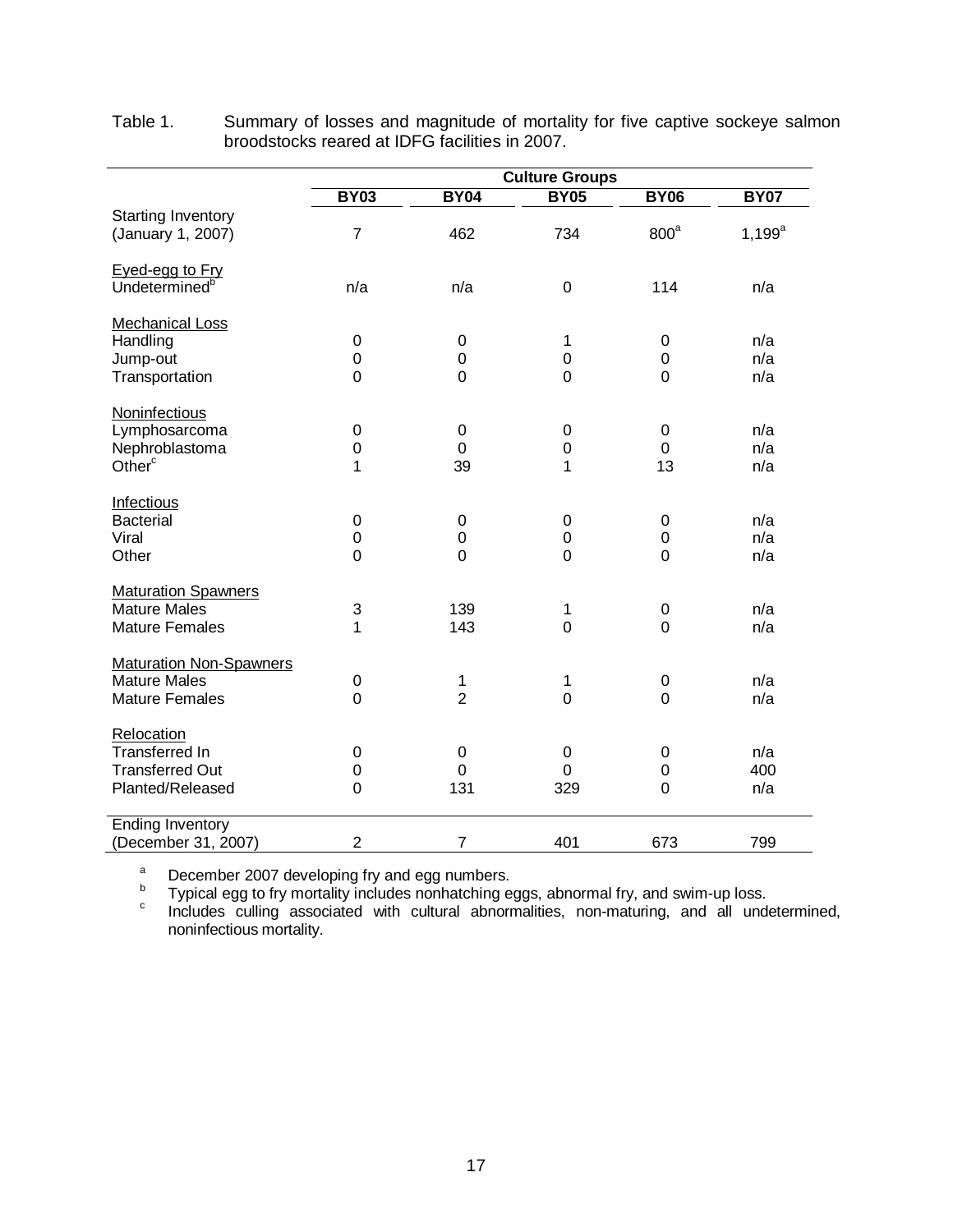|                                                                                   | <b>Culture Groups</b>                     |                                     |                         |                            |                                        |                      |  |
|-----------------------------------------------------------------------------------|-------------------------------------------|-------------------------------------|-------------------------|----------------------------|----------------------------------------|----------------------|--|
|                                                                                   | <b>BY05</b><br>Sawtooth                   | <b>BY06</b><br>Sawtooth             | <b>BY07</b><br>Sawtooth | <b>BY05</b><br>Oxbow       | <b>BY06</b><br>Oxbow                   | <b>BY07</b><br>Oxbow |  |
| <b>Starting Inventory</b><br>(January 1, 2007)                                    | 47,039                                    | 181,357                             | 231,786 <sup>a</sup>    | 54,851                     | 80,042                                 | $80,958^{b}$         |  |
| Eyed-egg to Fry<br>Undetermined <sup>c</sup>                                      | n/a                                       | 20,596                              | n/a                     | n/a                        | 1,929                                  | n/a                  |  |
| <b>Mechanical Loss</b><br>Handling<br>Jump-out<br>Transportation                  | 0<br>$\mathbf 0$<br>0                     | $\mathbf 0$<br>$\mathbf 0$<br>0     | n/a<br>n/a<br>n/a       | 0<br>$\mathbf 0$<br>0      | 0<br>$\mathbf 0$<br>0                  | n/a<br>n/a<br>n/a    |  |
| Noninfectious<br>Lymphosarcoma<br>Nephroblastoma<br>Other <sup>d</sup>            | $\pmb{0}$<br>$\mathbf 0$<br>274           | $\mathbf 0$<br>$\mathbf 0$<br>4,711 | n/a<br>n/a<br>n/a       | 0<br>0<br>269              | $\mathbf 0$<br>$\overline{0}$<br>1,166 | n/a<br>n/a<br>n/a    |  |
| Infectious<br><b>Bacterial</b><br>Viral<br>Other                                  | $\boldsymbol{0}$<br>$\boldsymbol{0}$<br>0 | $\pmb{0}$<br>0<br>$\mathbf 0$       | n/a<br>n/a<br>n/a       | 0<br>$\boldsymbol{0}$<br>0 | 0<br>0<br>0                            | n/a<br>n/a<br>n/a    |  |
| <b>Maturation Spawners</b><br><b>Mature Males</b><br><b>Mature Females</b>        | $\pmb{0}$<br>$\overline{0}$               | $\mathbf 0$<br>$\overline{0}$       | n/a<br>n/a              | 0<br>$\overline{0}$        | $\boldsymbol{0}$<br>$\overline{0}$     | n/a<br>n/a           |  |
| <b>Maturation Non-Spawners</b><br><b>Mature Males</b><br><b>Mature Females</b>    | $\boldsymbol{0}$<br>$\overline{0}$        | $\pmb{0}$<br>$\mathbf 0$            | n/a<br>n/a              | 0<br>0                     | 0<br>$\mathbf 0$                       | n/a<br>n/a           |  |
| Relocation<br><b>Transferred In</b><br><b>Transferred Out</b><br>Planted/Released | $\pmb{0}$<br>0<br>46,765                  | 0<br>$\mathbf 0$<br>82,105          | n/a<br>n/a<br>n/a       | 0<br>0<br>54,582           | 0<br>$\mathbf 0$<br>$\overline{0}$     | n/a<br>n/a<br>n/a    |  |
| <b>Ending Inventory</b><br>(December 31, 2007)                                    | 0                                         | 47,039                              | 231,786                 | $\boldsymbol{0}$           | 76,947                                 | 80,958               |  |

<span id="page-21-0"></span>Table 2. Summary of losses and magnitude of mortality for six captive sockeye salmon *production* groups reared at IDFG facilities in 2007.

<sup>a</sup> December 2007 developing fry and egg numbers (combined eyed-eggs from Eagle FH and Burley Creek FH).

Burley Creek FH).<br>
December 2007 developing fry and egg numbers (all eyed-eggs from NOAA Fisheries).<br>
Typical egg to fry mortality includes non-hatching eggs, abnormal fry, and swim-up loss (April 1<br>
inventory).

<sup>d</sup> Includes culling associated with cultural abnormalities, fish health sampling, and all undetermined, noninfectious mortality.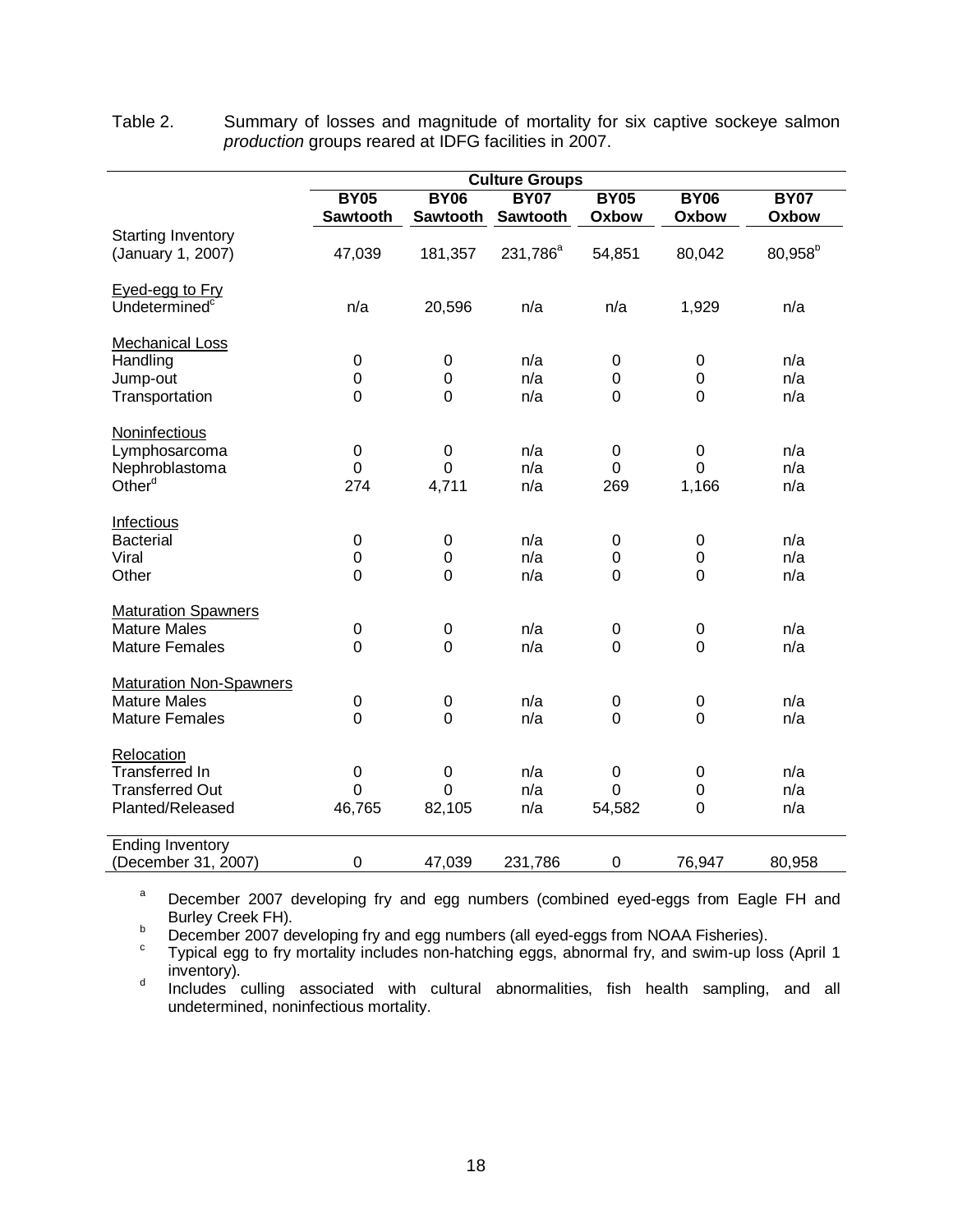<span id="page-22-0"></span>Table 3. Year 2007 anadromous sockeye salmon adult return summary.

| <b>Summary Category</b>               | Total<br><b>Number</b><br><b>Trapped</b> | <b>Number Trapped at</b><br><b>Redfish Lake Cr.</b> | <b>Number</b><br><b>Trapped at</b><br>SFH <sup>ª</sup> weir | <b>Number Seined</b><br>from Below SFH <sup>ª</sup><br>weir |
|---------------------------------------|------------------------------------------|-----------------------------------------------------|-------------------------------------------------------------|-------------------------------------------------------------|
| All Anadromous Adults                 | 4                                        |                                                     | 3                                                           | 0                                                           |
| Anadromous Males                      | 2                                        |                                                     |                                                             | 0                                                           |
| Anadromous Females                    | 2                                        | $\Omega$                                            | 2                                                           | 0                                                           |
| <b>Unmarked Adults</b>                | 3                                        | U                                                   | 3                                                           | 0                                                           |
| AD-clipped Adults <sup>b</sup>        | 0                                        | 0                                                   | $\Omega$                                                    | 0                                                           |
| AD-clipped/CWT Adults <sup>b</sup>    | 0                                        | O                                                   | $\Omega$                                                    | 0                                                           |
| AD/RVCWT-clipped Adults <sup>b</sup>  |                                          |                                                     | $\Omega$                                                    | 0                                                           |
| AD/LV/CWT-clipped Adults <sup>b</sup> | 0                                        |                                                     | O                                                           | O                                                           |

<sup>a</sup> SFH = Sawtooth Fish Hatchery.<br>
<sup>b</sup> AD = adipose fin clip; LV = left ventral fin-clip; RV = right ventral fin-clip; and CWT = coded-wire tag.

<span id="page-22-1"></span>Table 4. Summary information for 2007 sockeye salmon spawning activities at Eagle Fish Hatchery.

| <b>Spawning Cross*</b> |                   | No. of Green<br>No. of |           |               | <b>Mean Egg Survival</b> | <b>Median Egg Survival</b> |  |
|------------------------|-------------------|------------------------|-----------|---------------|--------------------------|----------------------------|--|
| <b>Female</b>          | <b>Male</b>       | <b>Eggs Taken</b>      | Eyed-Eggs | to Eyed-Stage | to Eyed-Stage            |                            |  |
| ANH <sub>07</sub>      | <b>BY03</b>       | 3,077                  | 2,819     | 62.71%        | 70.80%                   |                            |  |
| ANH07                  | <b>CRYO</b>       | 348                    | 1         | 0.29%         | $0.00\%$                 |                            |  |
| <b>BY03</b>            | <b>BY04</b>       | 2174                   | 385       | 17.71%        | 17.19%                   |                            |  |
| <b>BY04</b>            | <b>BY03</b>       | 5,807                  | 4,520     | 77.84%        | 92.36%                   |                            |  |
| <b>BY04</b>            | <b>BY04</b>       | 220,187                | 164,186   | 74.57%        | 83.99%                   |                            |  |
| <b>BY04</b>            | <b>BY05</b>       | 2,049                  | 1,641     | 80.09%        | 76.64%                   |                            |  |
| <b>BY04</b>            | ANH <sub>07</sub> | 2,751                  | 2,332     | 84.77%        | 92.79%                   |                            |  |
|                        | <b>TOTALS</b>     | 236,393                | 175,810   | 74.37%        | 83.91%                   |                            |  |

Note:\* ANH07 refers to anadromous adults returning in 2007.

BY03 refers to captive adults produced in spawn year 2003.

BY04 refers to captive adults produced in spawn year 2004.

BY05 refers to captive adults produced in spawn year 2005.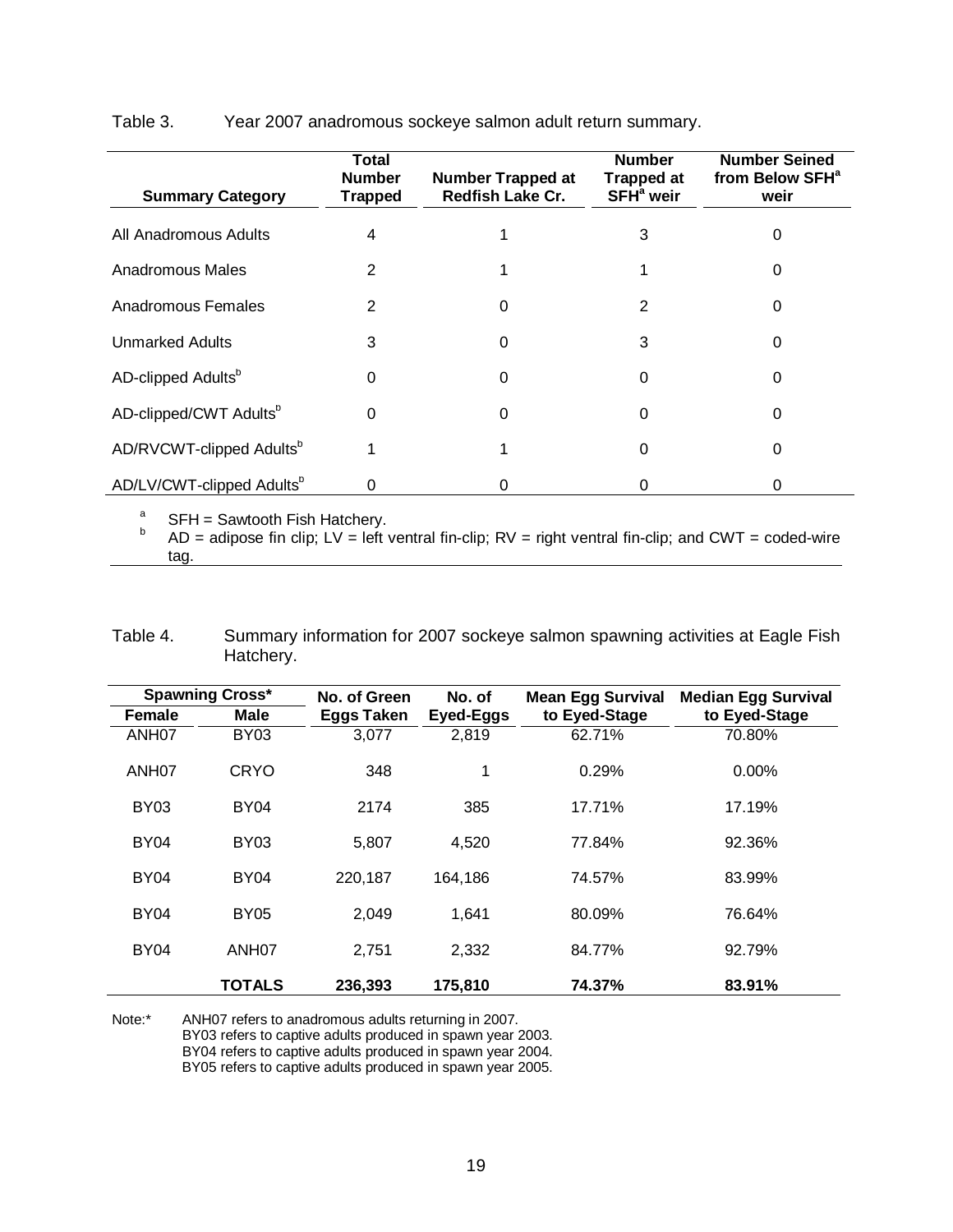|                   | <b>Family Cross*</b> | No. of Eyed-eggs Retained |
|-------------------|----------------------|---------------------------|
| <b>Female</b>     | <b>Male</b>          | for Eagle FH Broodstock   |
| ANH <sub>07</sub> | <b>BY04</b>          | 12                        |
| ANH <sub>07</sub> | <b>CRYO</b>          | 1                         |
| <b>BY03</b>       | <b>BY04</b>          | 6                         |
| <b>BY04</b>       | <b>BY03</b>          | 18                        |
| <b>BY04</b>       | <b>BY04</b>          | 746                       |
| <b>BY04</b>       | <b>BY05</b>          | 6                         |
| <b>BY04</b>       | ANH <sub>07</sub>    | 10                        |
|                   | <b>TOTAL</b>         | 799                       |

<span id="page-23-0"></span>Table 5. Parent family and number of eyed-eggs retained for brood year 2007 captive broodstock development at Eagle Fish Hatchery.

Note:\* ANH07 refers to anadromous adults returning in spawn year 2007. BY03 refers to captive adults produced in spawn year 2003. BY04 refers to captive adults produced in spawn year 2004. BY05 refers to captive adults produced in spawn year 2005.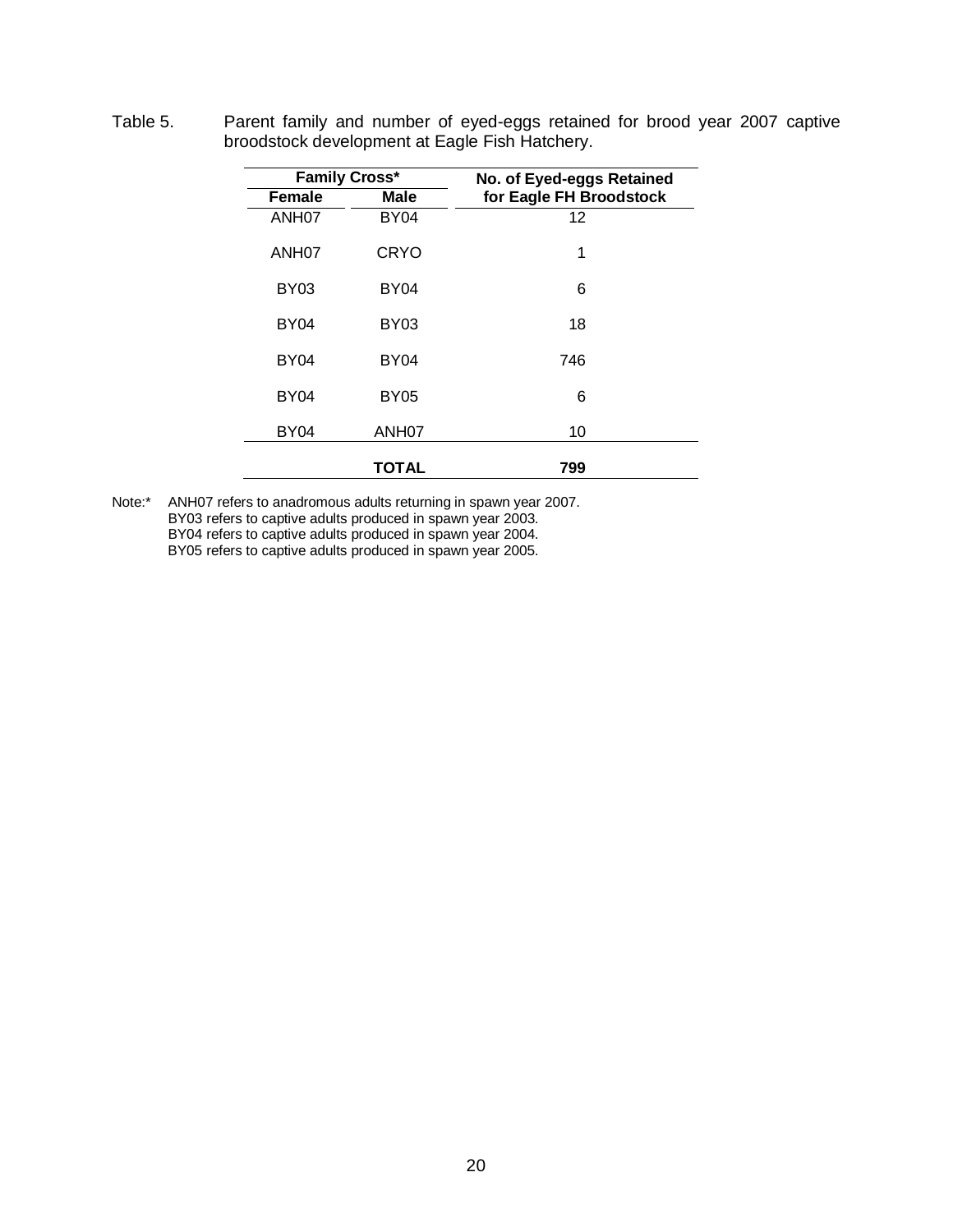| <b>Release Location</b>             | <b>Strategy</b><br>(Brood<br>Year)  | Release<br><b>Date</b>        | <b>Number</b><br><b>Released</b> | <b>Number</b><br><b>PIT</b><br><b>Tagged</b> | Marks <sup>a</sup> | <b>Release</b><br>Weight<br>(g) | <b>Rearing Location</b>                                                                   |
|-------------------------------------|-------------------------------------|-------------------------------|----------------------------------|----------------------------------------------|--------------------|---------------------------------|-------------------------------------------------------------------------------------------|
|                                     |                                     |                               |                                  |                                              |                    |                                 |                                                                                           |
| Salmon River<br>(above SFH weir)    | smolt<br>(2005)                     | 5/8/07                        | 46,765                           | 1,025                                        | Ad/CWT             | 21.7                            | <b>IDFG Sawtooth FH</b>                                                                   |
| Salmon River<br>(above SFH weir)    | smolt<br>(2005)                     | 5/8/07                        | 329                              | 329                                          | Ad                 | 69.0                            | <b>IDFG Eagle FH</b>                                                                      |
| Redfish Lake Cr                     | smolt<br>(2005)                     | 5/8/07                        | 54,582                           | 1,019                                        | Ad/CWT/RV          | 51.6                            | <b>ODFW Oxbow FH</b>                                                                      |
| Alturas Lake<br>(direct lake)       | presmolt<br>(2006)                  | 10/03/07                      | 9,977                            | 1,005                                        | Ad                 | 7.1                             | <b>IDFG Sawtooth FH</b>                                                                   |
| <b>Pettit Lake</b><br>(direct lake) | presmolt<br>(2006)                  | 10/02/07                      | 10,113                           | 993                                          | Ad                 | 7.0                             | <b>IDFG Sawtooth FH</b>                                                                   |
| Redfish Lake<br>(direct lake)       | presmolt<br>(2006)                  | 10/03/07                      | 62,015                           | 988                                          | Ad                 | 6.7                             | <b>IDFG Sawtooth FH</b>                                                                   |
| <b>Redfish Lake</b>                 | adult<br>(2002)<br>(2003)<br>(2004) | 9/05/07<br>9/05/07<br>9/05/07 | $\overline{2}$<br>53<br>308      | 2<br>53<br>308                               | Ad<br>Ad<br>Ad     | 1.500<br>3,200<br>1,300         | <b>NOAA Burley Creek FH</b><br><b>NOAA Burley Creek FH</b><br><b>NOAA Burley Creek FH</b> |
| <b>Redfish Lake</b>                 | adult<br>2004<br>2004               | 9/06/07<br>9/10/07            | 90<br>41                         | 90<br>41                                     | Ad<br>Ad           | 1,126<br>1,087                  | <b>IDFG Eagle FH</b><br><b>IDFG Eagle FH</b>                                              |
| <b>Pettit Lake</b>                  | eyed-egg<br>(2007)                  | 11/27/07                      | 51,008                           |                                              |                    |                                 | <b>NOAA Burley Creek FH</b>                                                               |

<span id="page-24-0"></span>Table 6. Sockeye salmon releases made to Sawtooth Valley waters in 2007.

 $a$  Ad = adipose fin clip; CWT = Coded Wire Tag; RV = Right Ventral; LV = Left Ventral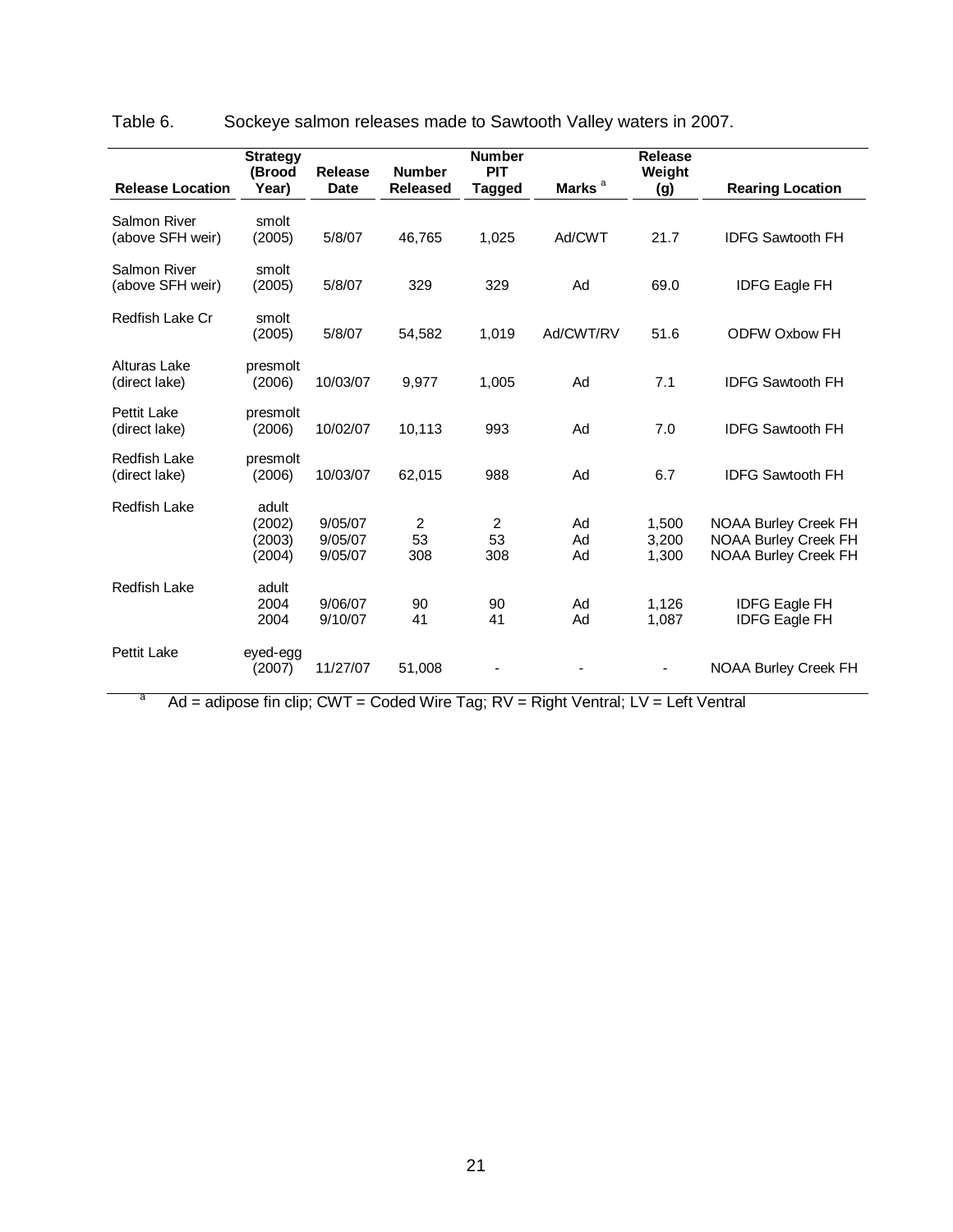

<span id="page-25-0"></span>Figure 1. Sawtooth Valley study area.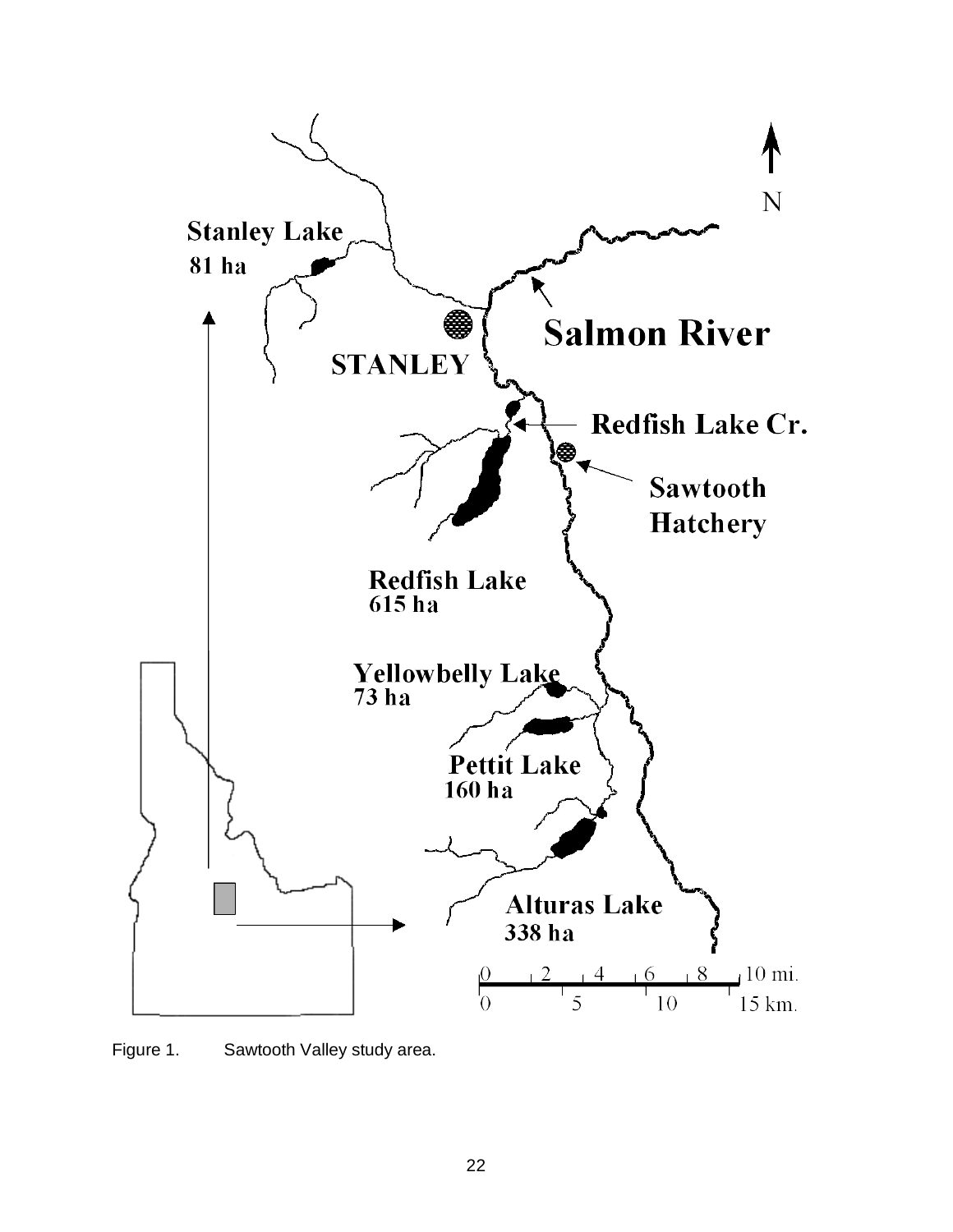#### **ACKNOWLEDGMENTS**

<span id="page-26-0"></span>We wish to thank the members of the Stanley Basin Sockeye Technical Oversight Committee for their involvement and input throughout the year. We would also like to thank Brent Snider and the entire staff at the Sawtooth FH and the staff from Oxbow FH (ODFW) for their assistance and support. Special thanks to Cheryl Zink for her technical assistance assembling the final document.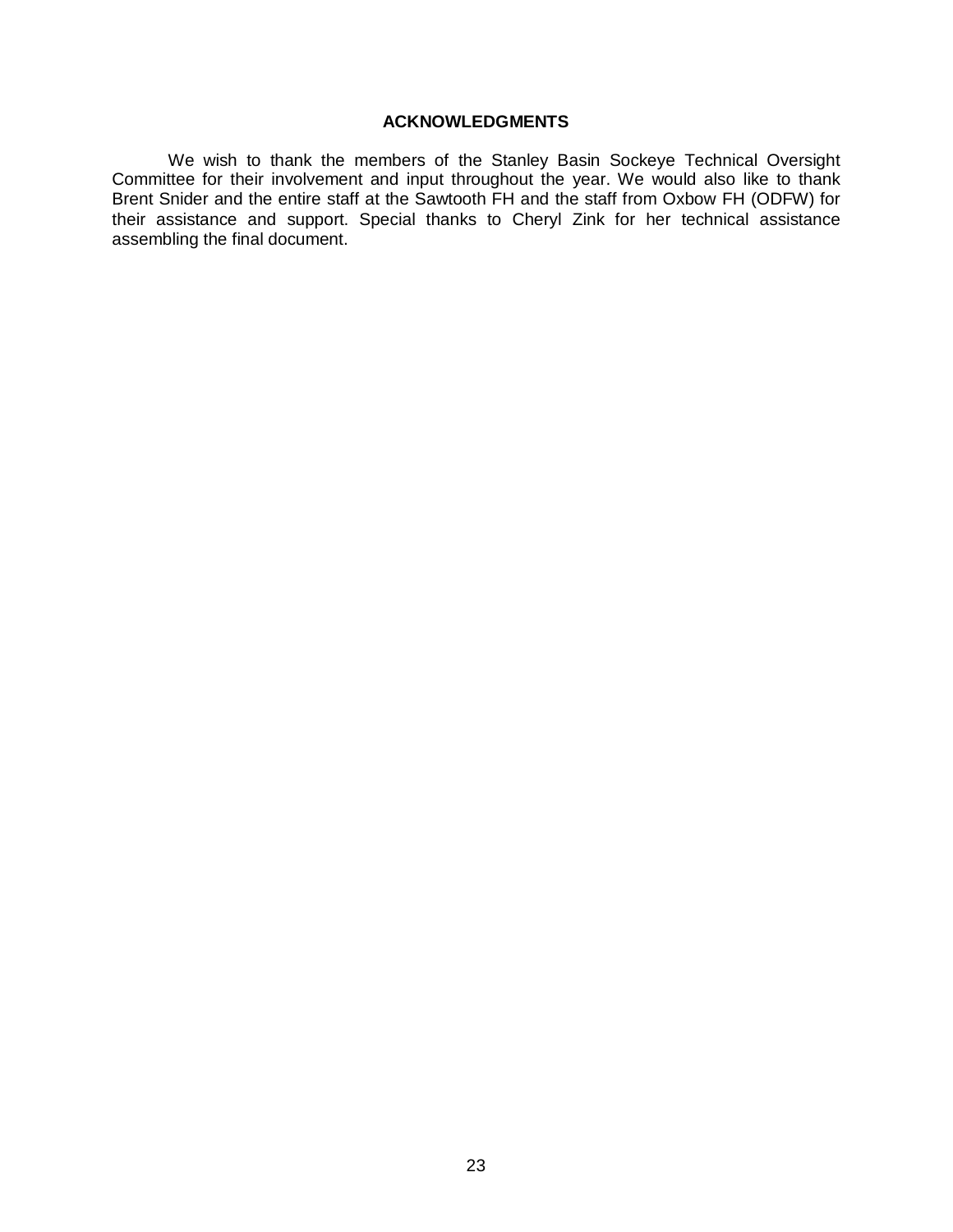#### **LITERATURE CITED**

- <span id="page-27-0"></span>Baker, D. J., J. A. Heindel, J. J. Redding, and P. A. Kline. 2004. Snake River sockeye salmon captive broodstock program, hatchery element, 2003. Project no. 199107200. Bonneville Power Administration, Annual Report. Portland, Oregon.
- Baker, D. J., J. A. Heindel, J. J. Redding, and P. A. Kline. 2005. Snake River sockeye salmon captive broodstock program, hatchery element, 2004. Project no. 199107200. Bonneville Power Administration, Annual Report. Portland, Oregon.
- Baker, D. J., J. A. Heindel, J. J. Redding, and P. A. Kline. 2006. Snake River sockeye salmon captive broodstock program, hatchery element, 2005. Project no. 199107200. Bonneville Power Administration, Annual Report. Portland, Oregon.
- Baker, D. J., J. A. Heindel, J. J. Redding, and P. A. Kline. 2007. Snake River sockeye salmon captive broodstock program, hatchery element, 2006. Project no. 199107200. Bonneville Power Administration, Annual Report. Portland, Oregon.
- Bjornn, T. C., D. R. Craddock, and D. R. Corley. 1968. Migration and survival of Redfish Lake, Idaho, sockeye salmon, *Oncorhynchus nerka*. Transactions of the American Fisheries Society 97:360-373.
- Bromage, N. R., and R. J. Roberts. 1995. Broodstock Management and Egg and Larval Quality. Blackwell Science Ltd. Cambridge, Massachusetts.
- Chapman, D. W., W. S. Platts, D. Park, and M. Hill. 1990. Status of Snake River sockeye salmon. Don Chapman Consultants, Inc. Boise, Idaho.
- Cloud, J. G., W. H. Miller, and M. J. Levenduski. 1990. Cryopreservation of sperm as a means to store salmonid germ plasm and to transfer genes from wild fish to hatchery populations. The Progressive Fish Culturist 52:51-53.
- Erdahl, D. A. 1994. Inland Salmonid Broodstock Management Handbook. United States Department of the Interior, Fish and Wildlife Service. 712 FW 1.
- Flagg, T. A. 1993. Redfish Lake sockeye salmon captive broodstock rearing and research, 1991-1992. Project no. 199204000. Bonneville Power Administration, Annual Report. Portland, Oregon.
- Flagg, T. A., and W. C. McAuley. 1994. Redfish Lake sockeye salmon captive broodstock rearing and research, 1991-1993. Project no. 199204000. Bonneville Power Administration, Annual Report. Portland, Oregon.
- Flagg, T. A., W. C. McAuley, M. R. Wastel, D. A. Frost, and C. V. W. Mahnken. 1996. Redfish Lake sockeye salmon captive broodstock rearing and research, 1994. Project no. 199204000. Bonneville Power Administration, Annual Report. Portland, Oregon.
- Flagg, T. A., W. C. McAuley, D. A. Frost, M. R. Wastel, W. T. Fairgrieve, and C. V. W. Mahnken. 2001. Redfish Lake sockeye salmon captive broodstock rearing and research, 1995- 2000. Project no. 199204000. Bonneville Power Administration, Annual Report. Portland, Oregon.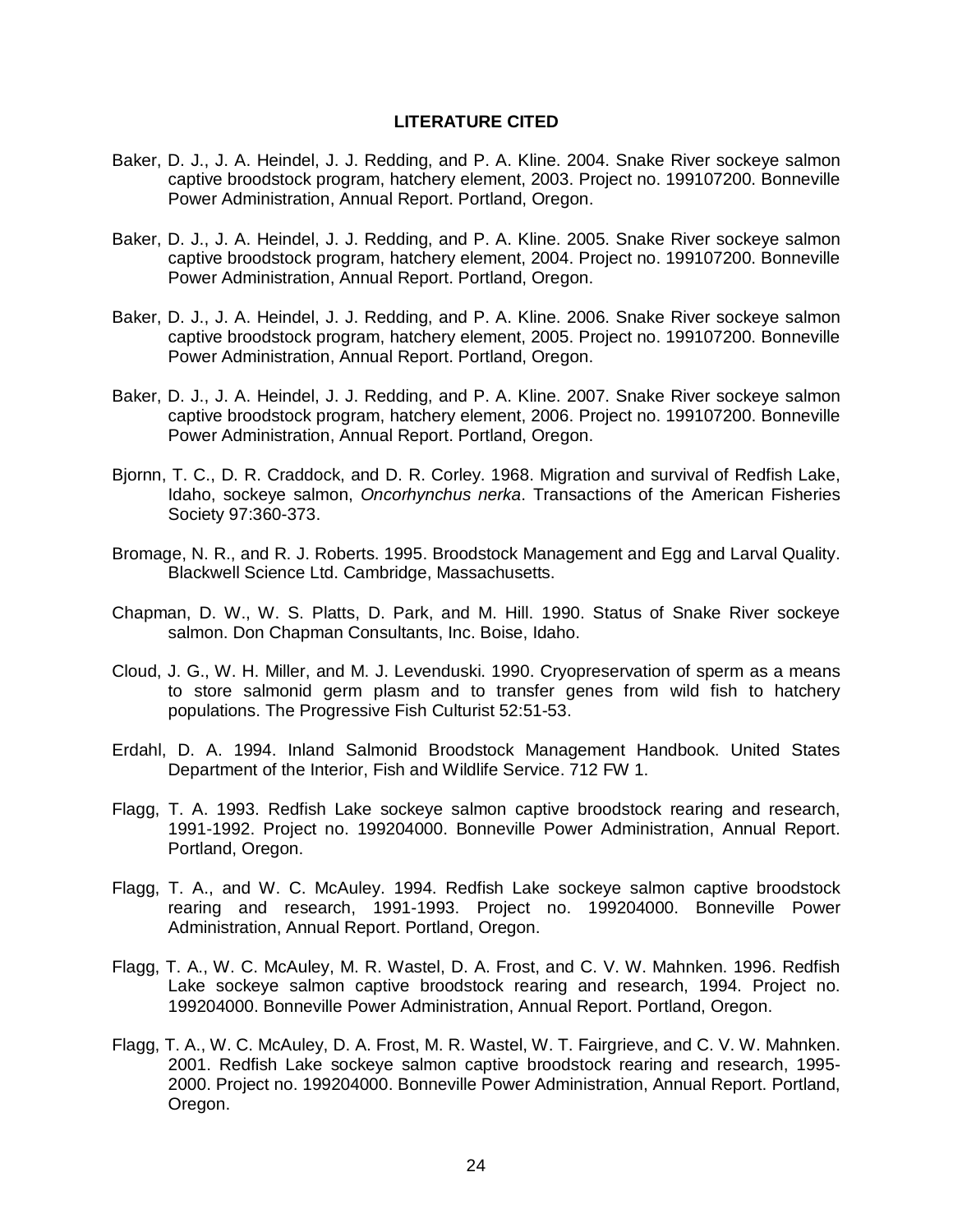- Frost, D. A., W. C. McAuley, D. J. Maynard, and T. A. Flagg. 2002. Redfish Lake sockeye salmon captive broodstock rearing and research, 2001. Project no. 199204000. Bonneville Power Administration, Annual Report. Portland, Oregon.
- Hebdon, J. L., M. Elmer, and P. Kline. 2000. Snake River sockeye salmon captive broodstock program, research element, 1999. Project no. 199107200. Bonneville Power Administration, Annual Report. Portland, Oregon.
- Hebdon, J. L., J. Castillo, and P. Kline. 2002. Snake River sockeye salmon captive broodstock program, research element, 2000. Project no. 199107200. Bonneville Power Administration, Annual Report. Portland, Oregon.
- Hebdon, J. L., J. Castillo, C. Willard, and P. Kline. 2003. Snake River sockeye salmon captive broodstock program, research element, 2001. Project no. 199107200. Bonneville Power Administration, Annual Report. Portland, Oregon.
- Heindel, J. A., D. J. Baker, K. A. Johnson, P. A. Kline, and J. J. Redding. 2005. A simple isolation incubator for specialized rearing of salmonid eggs and first-feeding fry. North American Journal of Aquaculture 67:13-17.
- Hogge, C., M. Campbell, and K. Johnson. 2004. Discriminating between a neurotropic Myxobolus sp. and M. cerebralis, the causative agent of salmonid whirling disease. Journal of Aquatic Animal Health 16:137-144.
- Johnson, K. 1993. Research and recovery of Snake River sockeye salmon, 1992. Project no. 199107200. Bonneville Power Administration, Annual Report. Portland, Oregon.
- Johnson, K., and J. Pravecek. 1995. Research and recovery of Snake River sockeye salmon, 1993. Project no. 199107200. Bonneville Power Administration, Annual Report. Portland, Oregon.
- Johnson, K., and J. Pravecek. 1996. Research and recovery of Snake River sockeye salmon, 1994-1995. Project no. 199107200. Bonneville Power Administration, Annual Report. Portland, Oregon.
- Kline, P. 1994. Research and recovery of Snake River sockeye salmon, 1993. Project no. 199107200. Bonneville Power Administration, Annual Report. Portland, Oregon.
- Kline, P., and J. Younk. 1995. Research and recovery of Snake River sockeye salmon, 1994. Project no. 199107200. Bonneville Power Administration, Annual Report. Portland, Oregon.
- Kline, P., and J. A. Lamansky. 1997. Research and recovery of Snake River sockeye salmon, 1995. Project no. 199107200. Bonneville Power Administration, Annual Report. Portland, Oregon.
- Kline, P., and J. Heindel. 1999. Snake River sockeye salmon captive broodstock program, hatchery element, 1998. Project no. 199107200. Bonneville Power Administration, Annual Report. Portland, Oregon.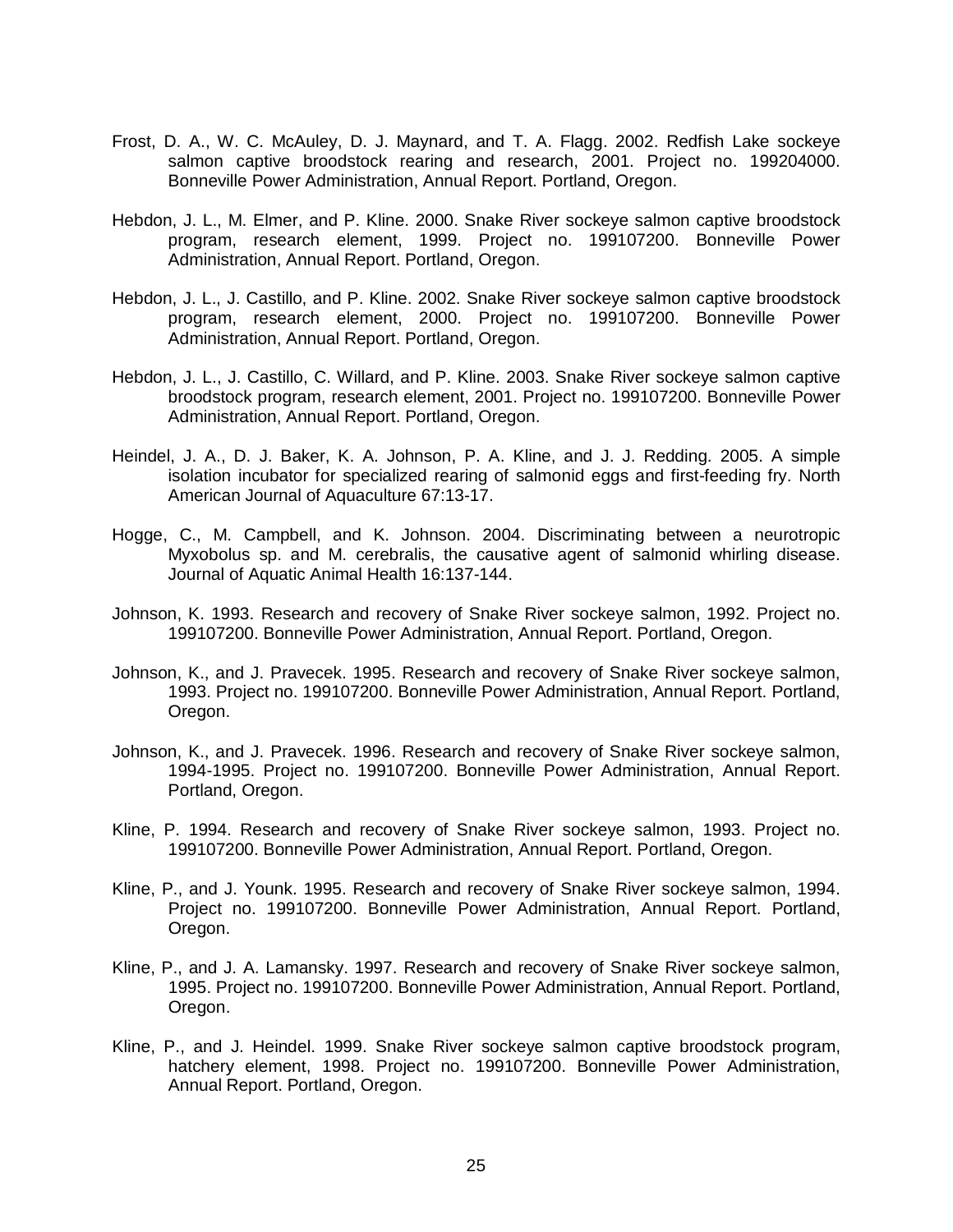- Kline, P., and C. Willard. 2001. Snake River sockeye salmon captive broodstock program, hatchery element, 2000. Project no. 199107200. Bonneville Power Administration, Annual Report. Portland, Oregon.
- Kline, P., J. Heindel, and C. Willard. 2003a. Snake River sockeye salmon captive broodstock program, hatchery element, 1997. Project no. 199107200. Bonneville Power Administration, Annual Report. Portland, Oregon.
- Kline, P., C. Willard, and D. Baker. 2003b. Snake River sockeye salmon captive broodstock program, hatchery element, 2001. Project no. 199107200. Bonneville Power Administration, Annual Report. Portland, Oregon.
- Leitritz, E., and R. C. Lewis. 1976. Trout and salmon culture (hatchery methods). California Department of Fish and Game Fish Bulletin 164.
- McDaniel, T. R., K. M. Prett, T. R. Meyers, T. D. Ellison, J. E. Follett, and J. A. Burke. 1994. Alaska Sockeye Salmon Culture Manual. Special Fisheries Report No. 6. Alaska Department of Fish and Game, Juneau, Alaska.
- Pennell, W., and B. A. Barton. 1996. Principles of Salmonid Aquaculture. Elsevier Science B. V. Amsterdam, The Netherlands.
- Piper, G. R., I. B. McElwain, L. E. Orme, J. P. McCraren, L. G. Gowler, and J. R. Leonard. 1982. Fish Hatchery Management. U.S. Fish and Wildlife Service. Washington, D.C.
- Plaster, K., M. Peterson, D. Baker, J. Heindel, J. Redding, C. Willard, and P. Kline. 2006. Snake River sockeye salmon captive broodstock program, research element, 2005. Project no. 199107200. Bonneville Power Administration, Annual Report. Portland, Oregon.
- Pravecek, J., and K. Johnson. 1997. Research and recovery of Snake River sockeye salmon, 1995. Project no. 199107200. Bonneville Power Administration, Annual Report. Portland, Oregon.
- Pravecek, J., and P. Kline. 1998. Research and recovery of Snake River sockeye salmon, 1996. Project no. 199107200. Bonneville Power Administration, Annual Report. Portland, Oregon.
- Prentice, E. F., T. A. Flagg, and C. S. McCutcheon. 1990. Feasibility of using implanted passive integrated transponder (PIT) tags in salmonids. In N. C. Parker, A. E. Giorgi, R. C. Heidinger, D. B. Jester, Jr., E. D. Prince, and G. A. Winans (editors), Fish-marking techniques, International Symposium and Educational Workshop on Fish-marking Techniques. American Fisheries Society Symposium 7:317-322.
- Thoesen, J. C., editor. 1994. Blue Book. Version 1. Suggested Procedures for the Detection and Identification of Certain Finfish and Shellfish Pathogens. Fish Health Section, American Fisheries Society. Bethesda, Maryland.
- Wedemeyer, G. A., editor. 2001. Fish Hatchery Management, second edition. American Fisheries Society. Bethesda, Maryland.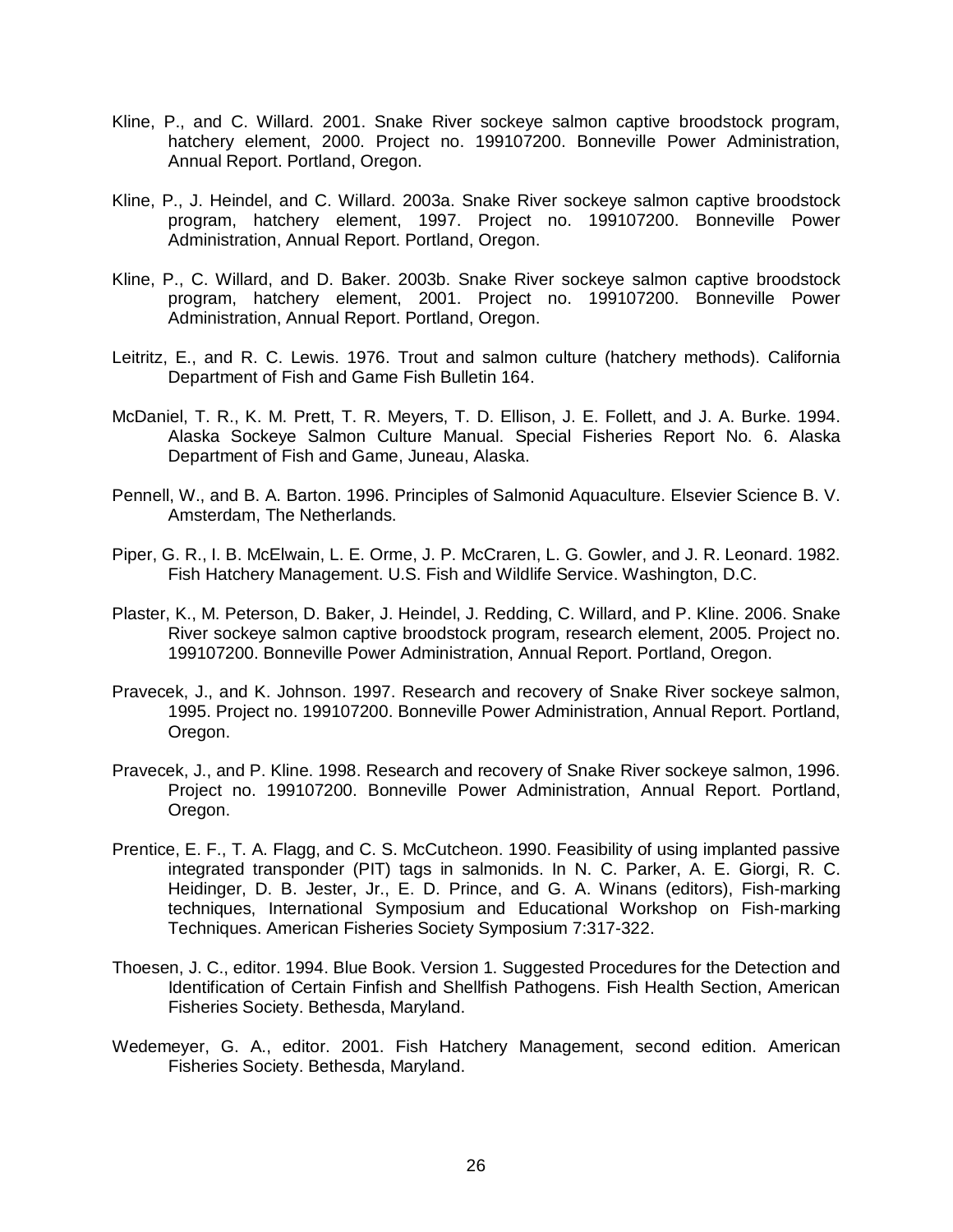- Wheeler, P. A., and G. A. Thorgaard. 1991. Cryopreservation of rainbow trout semen in large straws. Aquaculture 93:95-100.
- Willard, C., D. Baker, J. Heindel, J. Redding, and P. Kline. 2003a. Snake River sockeye salmon captive broodstock program, hatchery element, 2002. Project no. 199107200. Bonneville Power Administration, Annual Report. Portland, Oregon.
- Willard, C., J. L. Hebdon, J. Castillo, J. Gable, and P. Kline. 2003b. Snake River sockeye salmon captive broodstock program, research element, 2002. Project no. 199107200. Bonneville Power Administration, Annual Report. Portland, Oregon.
- Willard, C., K. Plaster, J. Castillo, and P. Kline. 2005. Snake River sockeye salmon captive broodstock program, research element, 2003. Project no. 199107200. Bonneville Power Administration, Annual Report. Portland, Oregon.